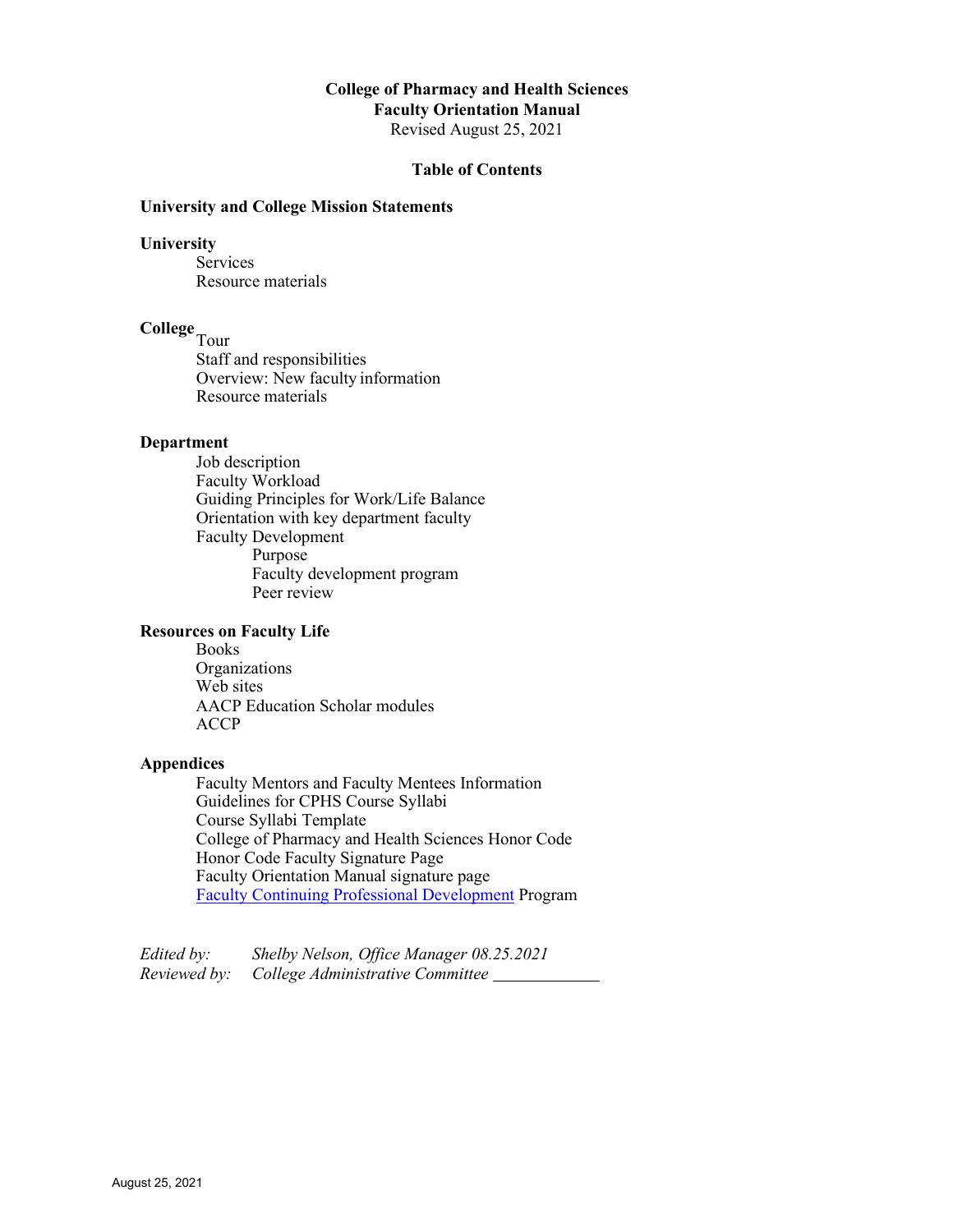# **Mission and Vision Statements**

#### **University**

<http://www.drake.edu/about/mission/> <http://www.drake.edu/policy/category/academics/>

Mission Statement Drake's mission is to provide an exceptional learning environment that prepares students for meaningful personal lives, professional accomplishments, and responsible global citizenship. The Drake experience is distinguished by collaborative learning among students, faculty, and staff and by the integration of the liberal arts and sciences with professional preparation.

Vision Statement: Drake University will enhance its position as a premier comprehensive university in the Midwest and as a national leader in higher education for learning, faculty roles, and public service.

#### **College of Pharmacy & Health Sciences (CPHS)**

<https://www.drake.edu/cphs/about/missionandvision/>

Vision: A diverse community of learners leading the way to a health world

Mission: Preparing today's learners to be tomorrow's health care leaders.

Mission Statement: The College of Pharmacy and Health Sciences provides an intellectually stimulating learning environment with collaborative learning among students, faculty, and staff. Graduates are liberally educated professionals who are dedicated to serving their clients, patients, profession, and community. The College emphasizes excellence and leadership in education, service, and scholarship.

Core Values: Collaboration, Collegiality, Entrepreneurial Leadership, Innovation, Professionalism, Student/Learner-centered

Aspirational Values: Agility, Global Perspective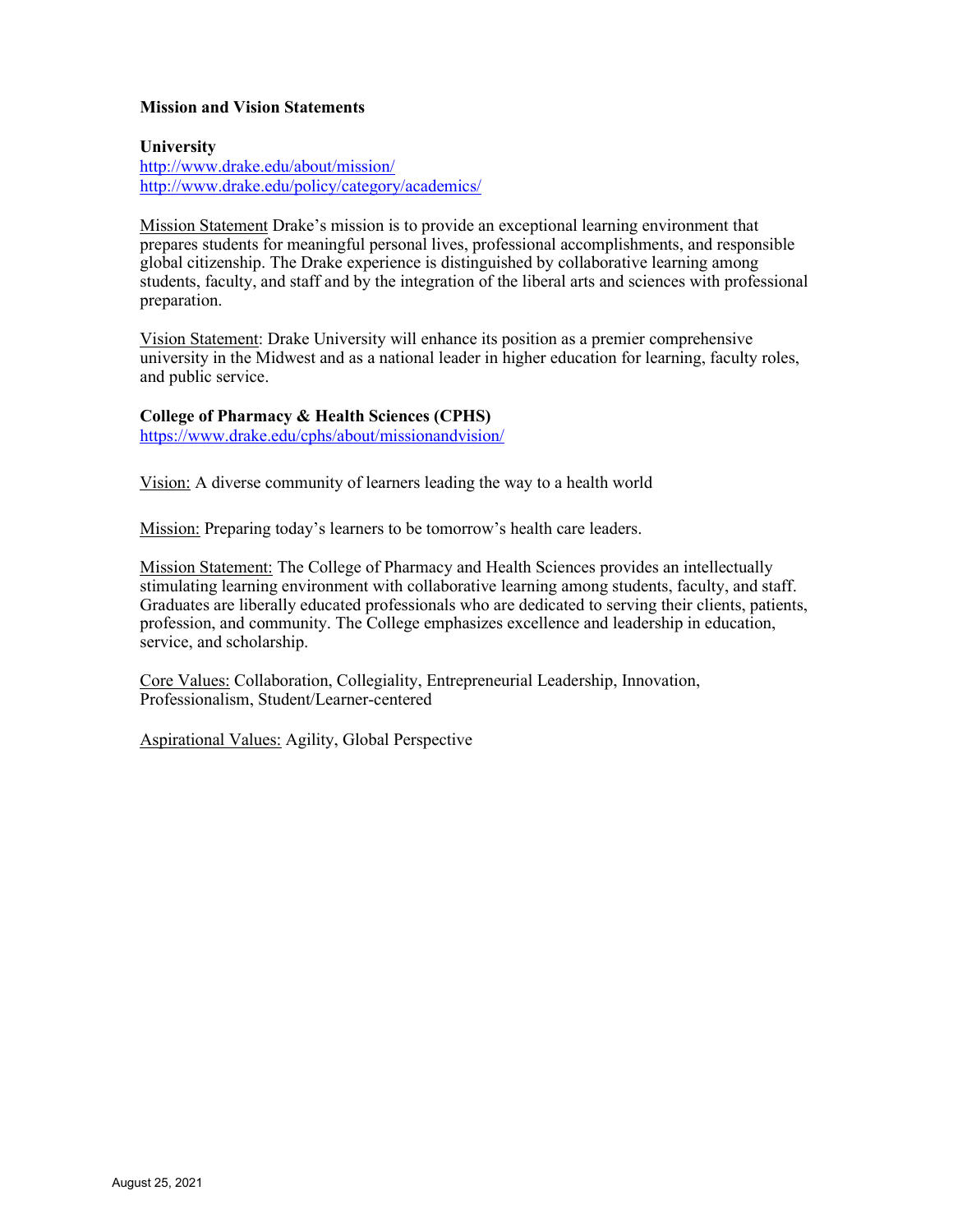# **University**

# **A. Services and Departments: Initial Contacts**

- 1. Links to many campus services and resources may be found through myDrake or on the [www.drake.edu](http://www.drake.edu/) website by clicking on Information For, then Faculty & Staff, then viewing the links within each category.
	- myDrake is the Drake Portal System, available on the [Drake home page](https://www.drake.edu/) under the "campus links" tab, far right menu selection. A Drake ID number and password are required for entry into myDrake. The department chair will provide you with this information in case you do not have the original email from HR providingthis information. The use of myDrake is basic to your work here at the University.
- 2. Human Resources: 3206 University Ave. <https://www.drake.edu/hr/> (515-271-3133)
	- You will need to visit HR your first day to complete I-9 and W-4 forms and determine the schedule for your Benefits Orientation session.
	- A Drake photo ID: You will need to visit the Student Services Center, first floor lobby in Olmsted, to obtain your photo ID card. This ID is necessary to use Drake facilities. It is your key to your home building. It also is necessary to have your ID for printing, photocopying, scanning, the entrance to the Bell Center (Recreation and Sports Complex), for faculty discounts at the University Bookstore, and to use for other activities.
	- Keys: You will need to pick up and sign for your office/lab keys at the Student Services Center, first floor lobby in Olmsted. You will need to bring photo identification with you.
	- Important information for all Drake employees may be found on the HR myDrake portal under Employee.
- 3. Commuter Parking Permit: <https://www.drake.edu/publicsafety/parking/>
	- Parking permit purchases may be made in Student Services in Olmsted, or purchased On-line through the *myDrake* Employee Tab. Parking permits are required year round. They may be purchased by semester/summer as well as for an entire year.
	- Parking permits may be purchased on-line with a credit/debit card, or with a payroll deduction option—check the *myDrake* employee tab, parking registration channel for more information. Parking permits are needed as well for parking on campus during the summer.
	- Drake Public Safety in conjunction with the Student Services Center will make an announcement to all Drake faculty, staff, and students when parking passes will be made available. This year, parking passes will be for sale online starting August 2, 2021.
	- You do have the option of not purchasing a commuter parkingpermit and parking as available on side streets and walking.
- 4. Cowles Library: <http://library.drake.edu/>
	- **Michael Andreski**, Associate Professor of Social and Administrative Pharmacy, is our college's library liaison. He can provide information to you on scheduling class instructional sessions and ordering books.
	- **Library Staff**
		- o **Priya Shenoy** [\(priya.shenoy@drake.edu](mailto:priya.shenoy@drake.edu) telephone extension 2879) is the Pharmacy & Science Librarian. Priya works with the graduate health programs of Pharmacy, Occupational Therapy, and Athletic Training.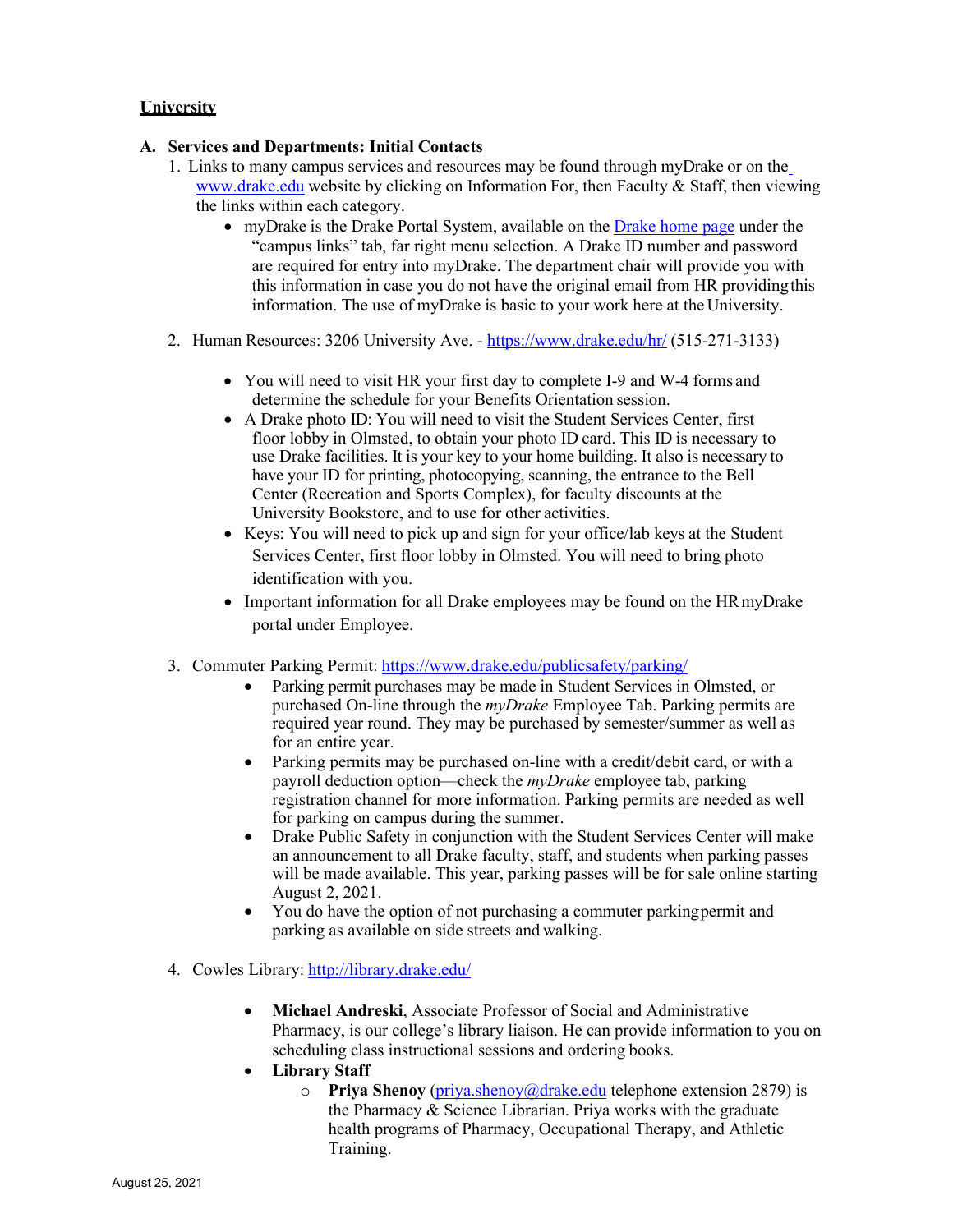- o **Dan Chibnall** [\(dan.chibnall@drake.edu](mailto:dan.chibnall@drake.edu) telephone extension 2112) is the STEM Librarian. Dan works with the Health Sciences undergraduate program.
- o Both individuals can give you a personal orientation session to the Library and the Library website. Orientation may include a brief tour of the facilities, review of electronic resources that are important to your research and teaching needs, as well as how to obtain access to content we don't own through InterLibrary Loan or Get It Now.
- Please note the following services available to you as a faculty member:
	- o Request interlibrary loans by filling out the online form located on the Cowles website.
	- o Request library books, personal copies of books and/or photocopies to be placed on reserve at the Circulation desk. You can request books be purchased for the library collection by submitting the request to your department chair or your librarian.
	- o *The college does not support print handouts for class instruction.*
	- o Marcia Keyser, ext. 3989, handles e-reserves for coursework supplemental materials available on-line to students. Faculty are highly encouraged to use e-reserves as a part of the university's go-green initiative.
	- o Access pharmacy specific and other subject specific portals on the Cowles website: [library.drake.edu](http://library.drake.edu/)
		- **[Pharmacy & Health](http://researchguides.drake.edu/sb.php?subject_id=63818) Science**
		- **Computer [Occupational](http://researchguides.drake.edu/sb.php?subject_id=100899) Therapy**
		- **Health [Sciences](http://researchguides.drake.edu/sb.php?subject_id=100899)**
	- o It is suggested that you include the Cowles Library webpages on your course syllabi if you require extensive use of the library for your course/s.
	- o Check out items for the entire school year. The exceptions are for browsing books or items requested by another patron.
	- o Check out books at the circulating law library materials (with a Drake ID), access most of the databases (a few have licensing restricting use only to members of the law school but most do not), and get reference assistance. Some of the databases and other materials dealing with health and pharmaceutical law, the FDA, etc. may be of particular interest (home page is [http://www.drake.edu/law/library/\)](http://www.drake.edu/law/library/).
- 5. Telecommunications: <https://www.drake.edu/its/>
	- You will have your own on-campus direct telephone line.
	- Telecommunications will set-up a voice mail account for you at your office number.
	- You will be given instructions on personalizing your voice mail with your name and any additional information you might like to provide callers.
	- If you need further assistance on the Drake phone system, contact Drake Information Technology Services
		- Help Desk: [helpdesk@drake.edu](mailto:helpdesk@drake.edu) or telephone 271-3001)
		- The ITS portal for submission of any issues with technology is [here.](https://drake.teamdynamix.com/TDClient/2025/Portal/Home/?ID=d31%20b9f42-f0fe-465a-b01e-f093ce0613b8)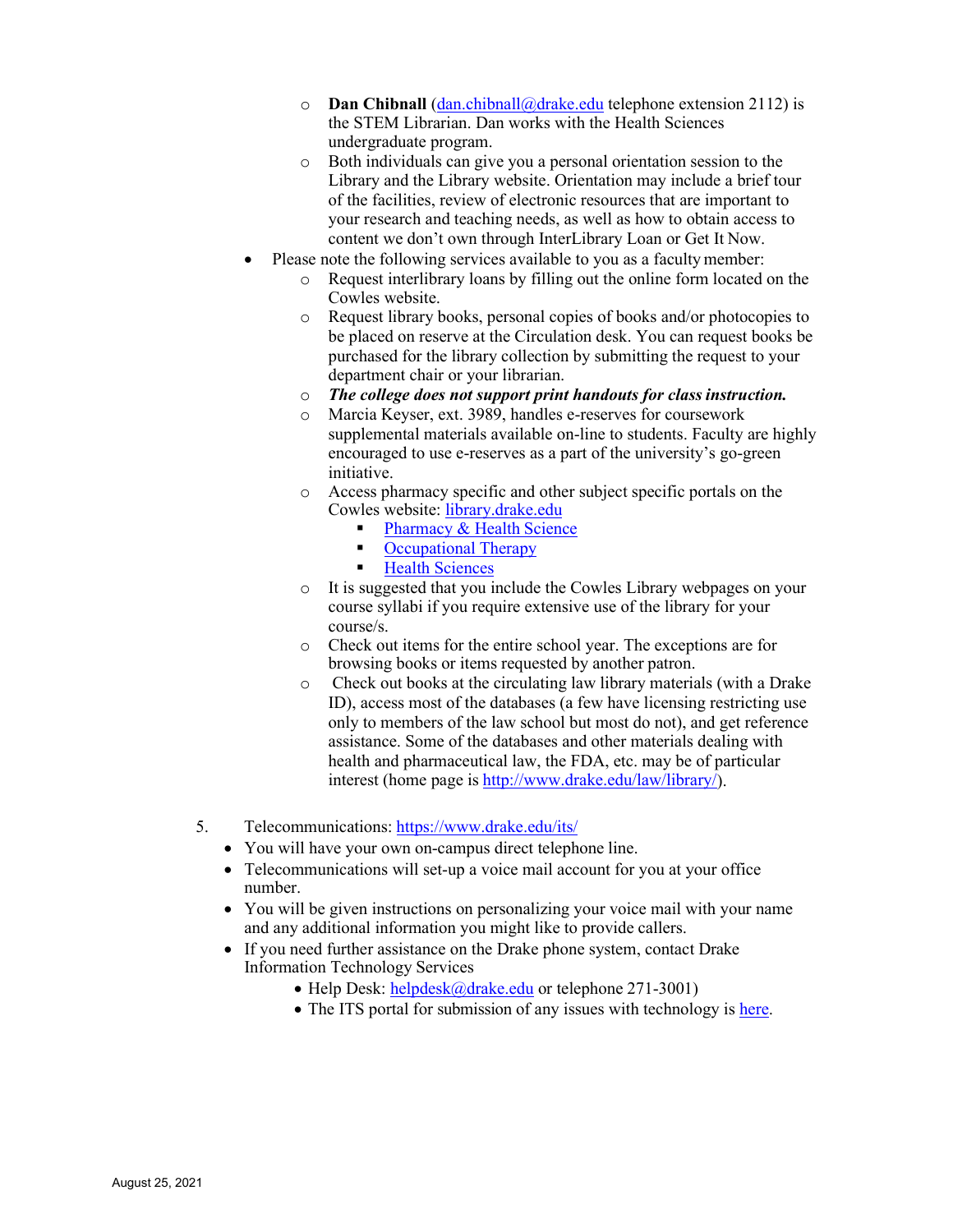# 6. University Bookstore - Olmsted Center West:

<https://www.drake.edu/life/resourcesservices/bookstore/> (515-274-3401)

- You may purchase books for your use directly through the bookstore as well as ordering books for your classes. It is the intent for the University Bookstore to be your first choice to purchase books. They will match price for you and hopefully beat it by 10%. If you are purchasing books related to your teaching and planning to use College funds, please obtain permission from your department chair prior to your purchase. Once approved, your book purchase may be done through the college administrative assistant in the Fitch 124 office.
- Your Drake faculty ID entitles you to a discount on items purchased. You will need to contact the bookstore to reserve your academic regalia (hood, cap, gown) for graduation ceremonies. New faculty in the past have had the option of purchasing their regalia with university assistance.
- 7. Olmsted/Student Center:

<https://www.drake.edu/studentinvolvement/olmstedcenterinformation/>

- A student lounge, Starbucks coffee shop, Student Services Office, and ATM machine are located here.
- The Sussman Theatre is located in the basement. There are two conference rooms, which can be made into 4 separate rooms, Parents Hall (North and South) andthe Drake Room located on the upper level. There are 2 TMR rooms located in the lower level of Olmsted which are available for smaller meetings. • Room reservation requests can be made at:
	- - o <https://ems.drake.edu/virtualems/>
		- $\overline{\circ}$  The college administrative assistants also have the ability to schedule selected spaces in the college area. Please talk to them regarding your needs
- 8. Bell Athletic Center (across from the Field House): <https://www.drake.edu/recservices/> (515-271-3173)
	- You can reserve a locker on a yearly basis
	- Personal wellness and training available
	- Use of facility by spouse or dependent available
		- Nominal fee for non-employee use
	- $\Box$
- 9. Instructional Technology Services (ITS): <https://www.drake.edu/its/facstaff/>
	- The University provides computer support services to the College.
	- Anthony Squire is the current tech support assigned to the college.
	- Please contact the Help Desk at 271-3001 for any needed desktop services or use the new ITS portal to directly input your issue, this can be found within the myDrake portal.
	- Our college supports college computer stations, located in the Cline Atrium and the lower skywalk in the Atrium.
- **B.** Resource Materials available for faculty under "Academics" on the University web-page are accessible at: [www.drake.edu/academics/.](http://www.drake.edu/academics/) Included on the left hand menu are links to the colleges and schools, academic programs, a complete course catalog, faculty research and the academic calendar.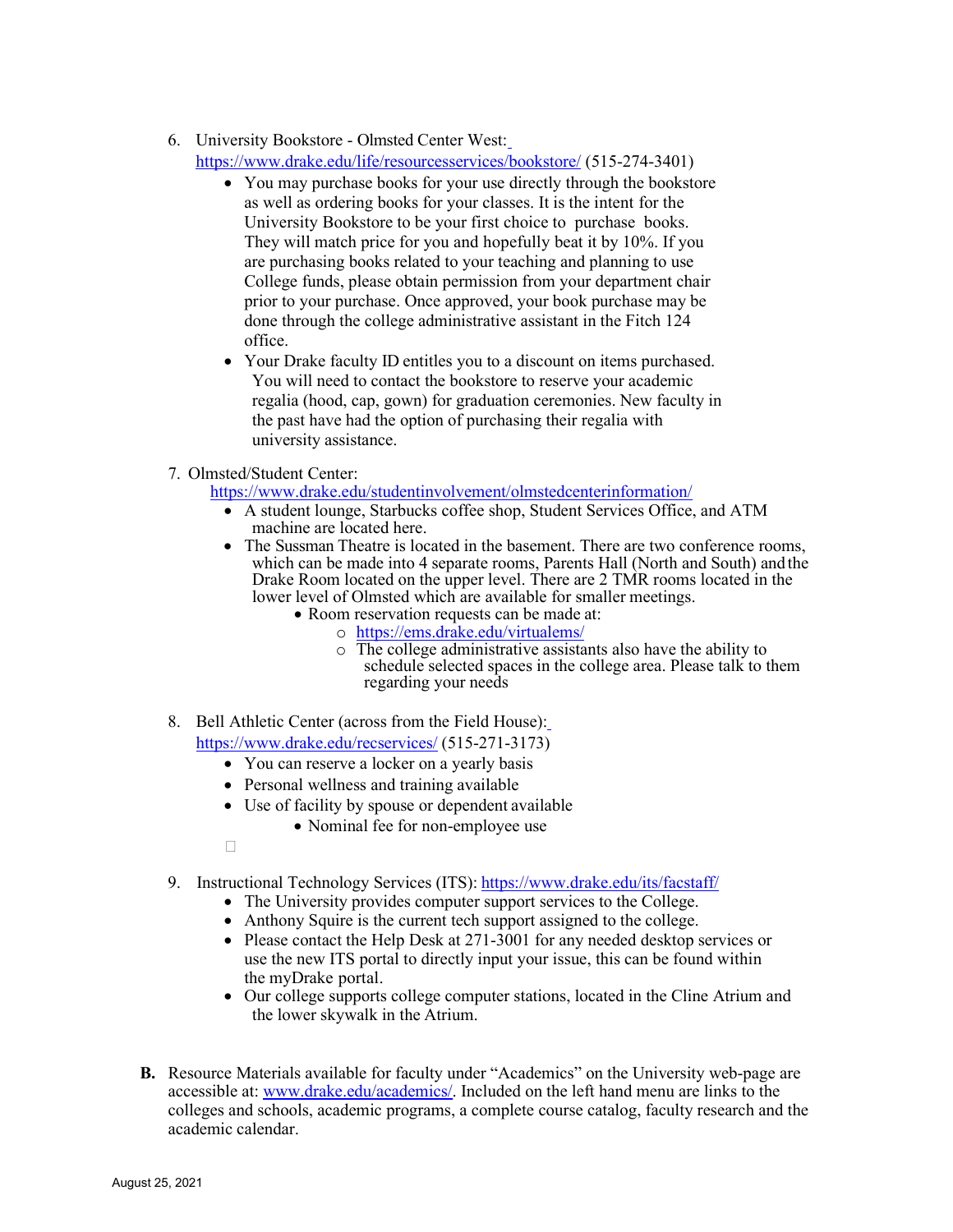- **C.** Student Records and Academic Information is located at [https://www.drake.edu/registrar/.](https://www.drake.edu/registrar/) Use the left-hand menu to visit the academic calendar, policies, using myDrake, Commencement, registration adding and dropping classesetc.
- **D.** The Office of the Provost page also contains information on sponsored programs, faculty development, accreditation, and institutional research: [http://www.drake.edu/acad/provost/.](http://www.drake.edu/acad/provost/)
- **E.** The University Charter, ByLaws, mission, vision, and strategic plan are available at: https:// [www.drake.edu/policy/category/academics/](https://www.drake.edu/policy/category/academics/) :
	- 1. Academic Charter of the University.
	- 2. University Faculty Manual
	- 3. Drake University Mission and Vision Statements
	- 4. Drake University Statement of Principles
	- 5. Drake University Strategic Plan
	- 6. Drake University Policy Statements
	- 7. Business Procedures Manual
	- 8. Institutional Review Board
	- 9. Student Handbook

#### **F.** Other important resources:

1. A Faculty and Staff Directory is available in *myDrake*, Drake's faculty, staff and student portal system. It is also available from the website at this address under the people search function at the top of the website: <http://www.drake.edu/directory/>

2. Drake University General Catalog for both undergraduate and graduate programs. <http://www.drake.edu/catalog/undergrad/> or <http://www.drake.edu/catalog/graduate/> or the college specific curriculum: <http://www.drake.edu/cphs>

3. Class registration, enrollment information, grades, student photos, and advisee lists are maintained on the MyDUSIS system. Your link to MyDUSIS in on your homepage in *myDrake*  in the upper right hand corner.

4. Searching the Drake website: If you are searching for information specific to Drake University, you may find it faster to do a website search from the Drake homepage search linkin the black upper tool bar.

# **College** [\(http://www.drake.edu/cphs/](http://www.drake.edu/cphs/) )

#### A. Tour of facilities and introduction to personnel

In addition to immediate college areas, the classrooms and meeting rooms commonly used should be toured with your department chair or designee. For clinical faculty, you will have access to a shared working office area for your use while on campus. Each faculty needs to provide a core set of information for their individual web page. This should be discussed with your department chair. The student services administrative assistant for communications will send you a form that can be completed with the basic information that is included on each faculty/staff member's directory web page: <http://www.drake.edu/cphs/directory/>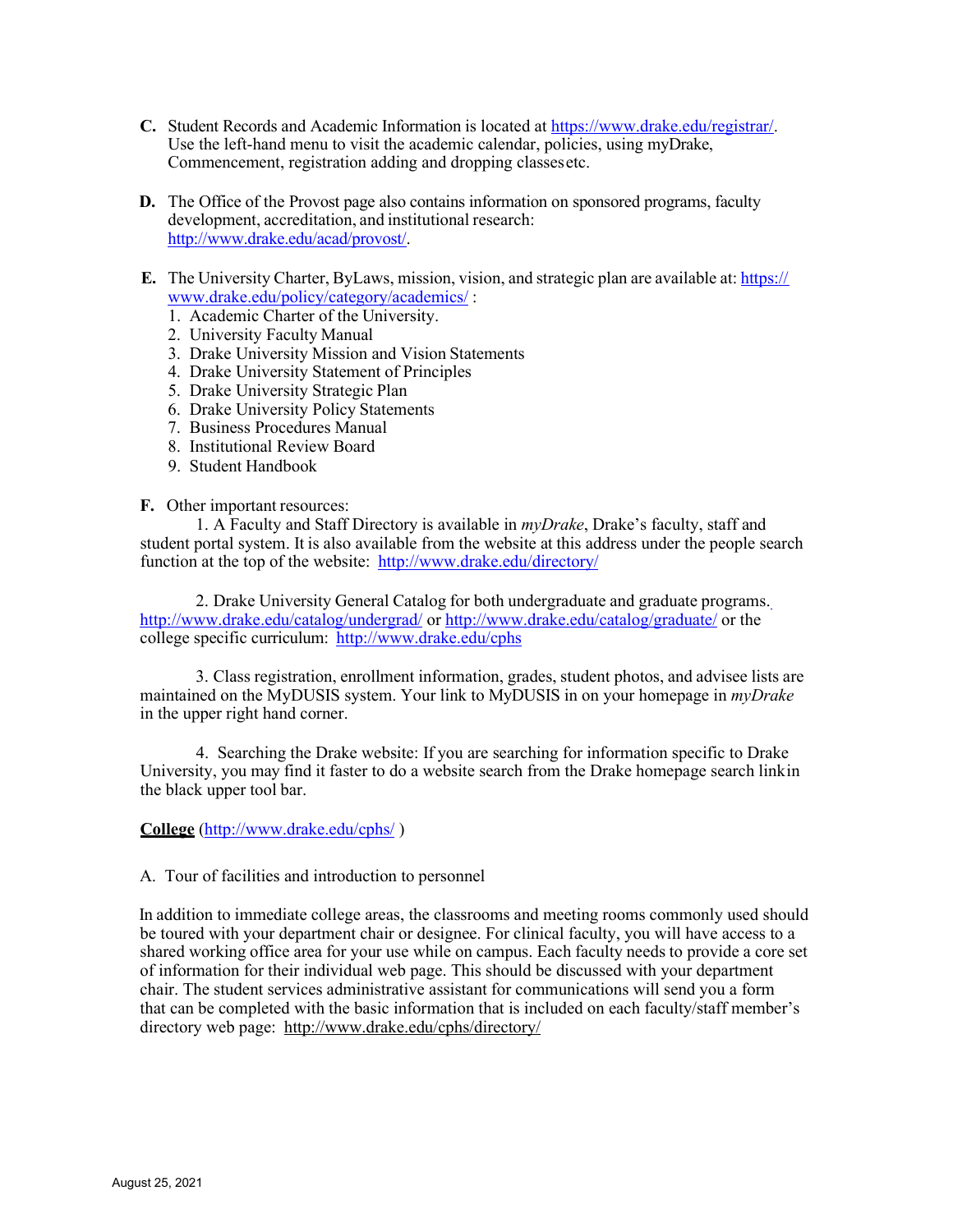# B. Staff and responsibilities:

1. A college organizational chart and explication that describes administrative andstaff responsibilities is included in the CPHS Faculty Handbook. The handbook is on the college's Blackboard and Microsoft TEAMS sites.

- 2. Individuals and areas of responsibility
- Chuck Phillips, Associate Dean for Curriculum and Assessment. Dr. Phillips oversees the scheduling of classes, the course review process, curricular mapping, and other curricular activities. He also coordinates the collection and analysis of the results from the college's various assessment processes (ex. Student IDEA center evaluations, Campus Labs, AACP surveys, etc.) Dr. Phillips will conduct a new faculty orientation session to discuss the assessment process in our College.
- Michael Nelson, Assistant Dean for Student Affairs and Enrollment Management. Dr. Nelson coordinates and oversees college admissions, schedules, registration, academic advising, implementation of academic regulations including the Honor Code and Chemical Dependency Policy, graduation and other professional student affairs related issues and program admissions.
- Jill Batten, Director of Student Affairs. In cooperation with the Assistant Dean coordinates and oversees scheduling, registration, academic advising, implementation of academic regulations including the Honor Code and Chemical Dependency Policy, graduation clearance, and other professional activities and student-related issues including student programs. Jill is assisted by Sydni Jennings.
- Jessica Lang, Director Enrollment Services. In cooperation with the Assistant Dean coordinates and oversees college professional program recruitment and admissions. Assists as needed with recruitment and admissions for the college's undergraduate programs. Jess is assisted by the Assistant Director of Enrollment Services.
- Erik Maki, Department Chair, Clinical Sciences (Practice faculty). Dr. Maki is the academic and administrative leader for the department. If you are in his department, he will set up regular meetings with you for the first year to assure your progress and discuss your academic goals for the year.
- Craige Wrenn, Department Chair, Pharmaceutical, Biomedical and Administrative Sciences. Dr. Wrenn is the academic and administrative leader for the department. If you are in his department, he will set up regular meetings with you for the first year to assure your progress and discuss your academic goals for the year.
- Leslie Jackson, Department Chair and Director of the Occupational Therapy Program. Dr. Jackson is the academic and administrative leader for this program. If you are in her department, she will set-up regular meetings with you for the first year to assure your progress and discuss your academic goals for the year.
- Cassity Gutierrez, Department Chair, Health Sciences, and Pre-Professional Program Director. Dr. Gutierrez is the academic and administrative leader for the health sciences program. She will set-up regular meetings with you for the first year to assure your progress and discuss your academic goals for the year.
- Nathan Newman, Director, Masters in Athletic Training Program. Dr. Newman will oversee the implementation of the program during the initial stages of the program development.
- Cheryl Clarke, Assistant Dean for Clinical Affairs. Dr. Clarke will discuss the faculty and preceptor roles in our experiential program, program goals, rotation student evaluation system, preceptor training, and related issues. She will review the E\*Value system -- our web-based portfolio system for the experiential program. Information about our experiential education office, programs, and preceptor resources may be accessed via the "experiential" tab or the practitioner tab on our college website toolbar.
- 3. Faculty mentors for the college are assigned by department chair. Mentors will meet with new faculty on a regular basis to assist with departmental and institutional acclimation, develop goals and action, consult on time management, course syllabi, teaching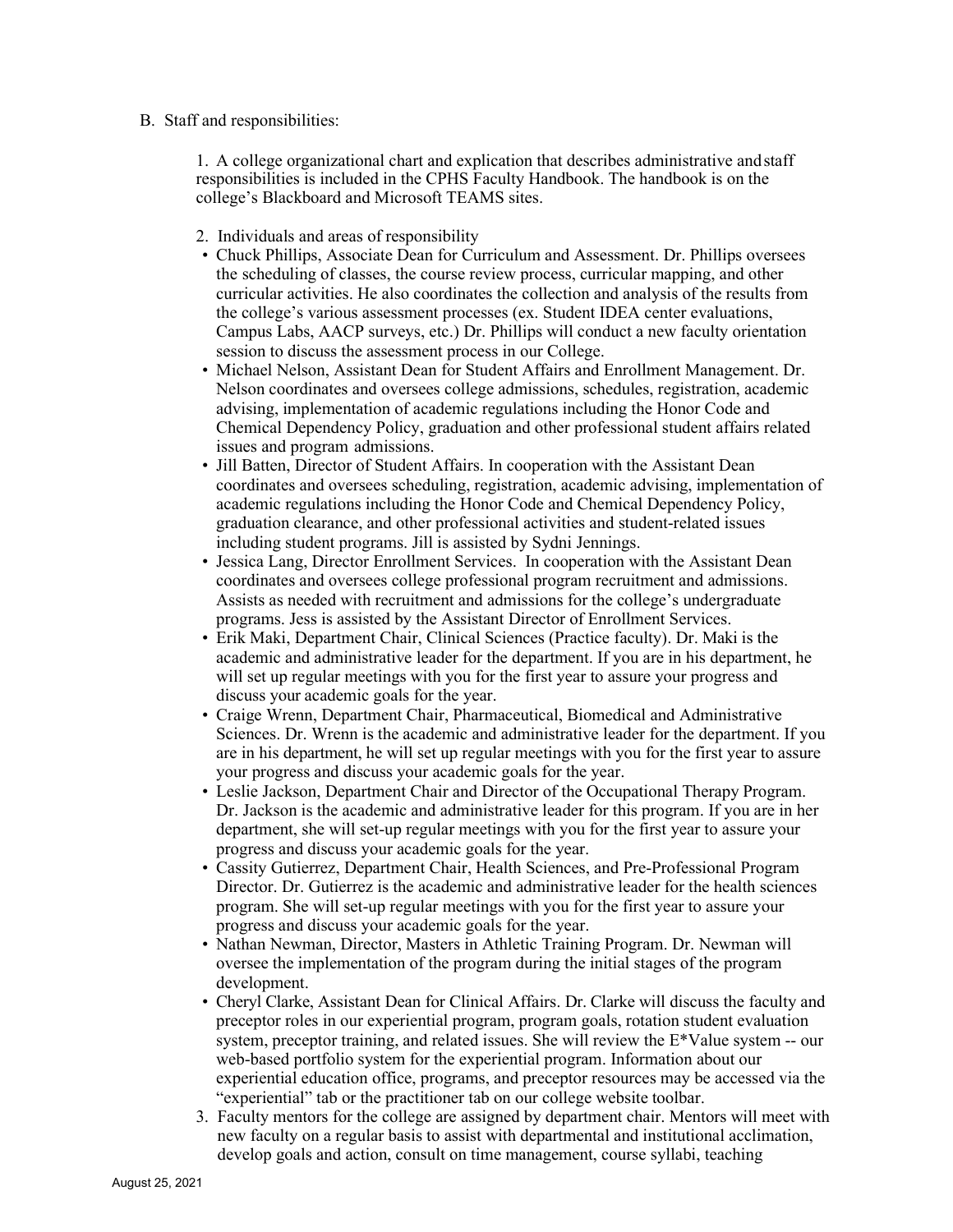strategies, classroom/clinical site observations, research and scholarship opportunities, as well as provide a context for professional networking and personal development. When you meet with your Department Chair, you will find out more about the mentoring program and who your mentor will be. More detailed information on the faculty mentors and mentees responsibilities are in the appendix.

4. Course coordinators. If applicable, you will need to meet with the course coordinators for the courses you will be teaching to review the course format, teaching responsibilities, student evaluations, and assessment of learning. It is *highly recommended* that you visit various colleagues' classes to familiarize yourself not only with content in related courses but alsowith course management, teaching pedagogy, and classroom management issues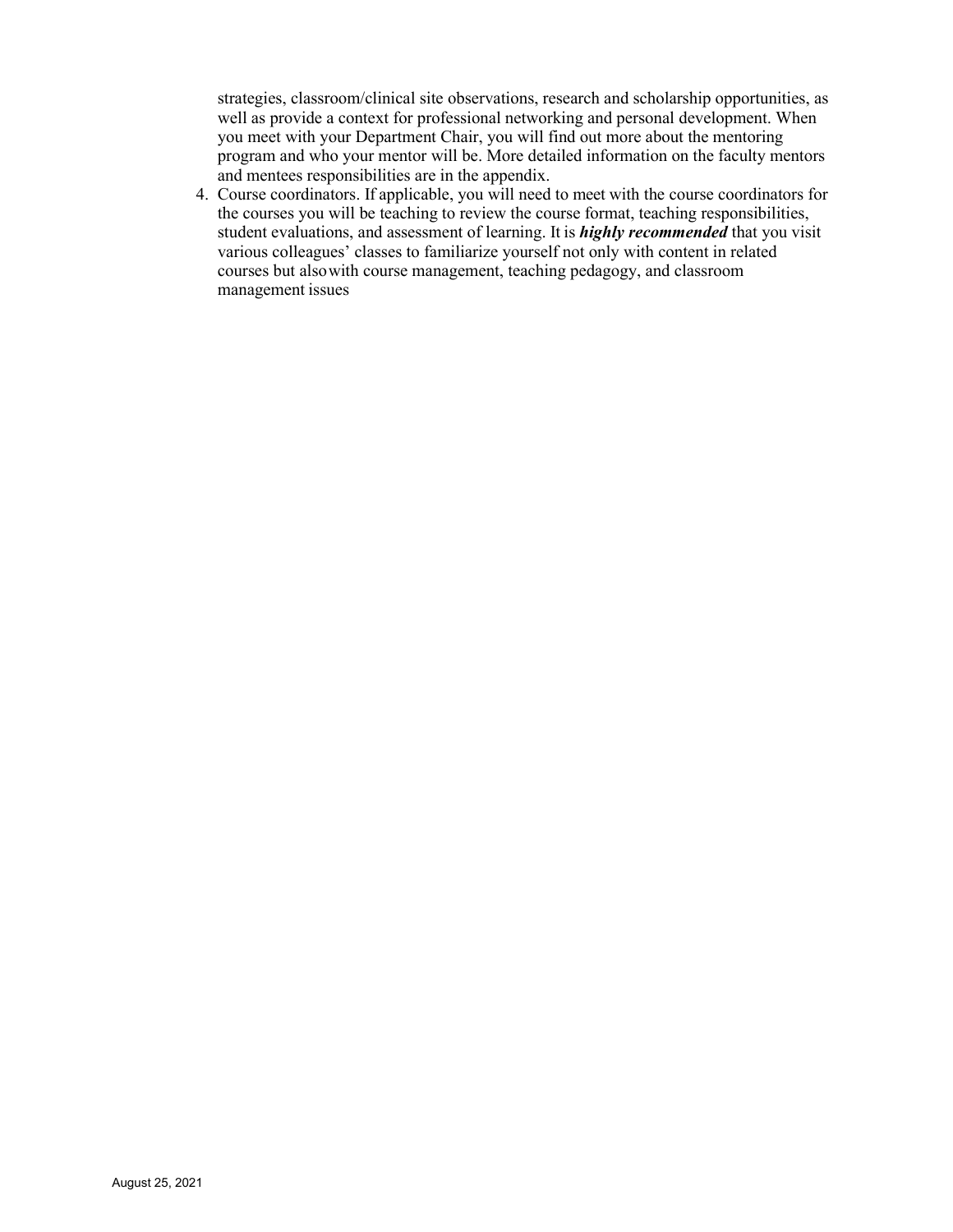# **A. Highlights: New faculty information**

| <b>Absences:</b> | Absences due to illness should be reported to your Department Chair and<br>to the college administrative assistant.                                                                                                                                                                                                                                                                                                                                                                                                                                                                                                                                                                                             |
|------------------|-----------------------------------------------------------------------------------------------------------------------------------------------------------------------------------------------------------------------------------------------------------------------------------------------------------------------------------------------------------------------------------------------------------------------------------------------------------------------------------------------------------------------------------------------------------------------------------------------------------------------------------------------------------------------------------------------------------------|
|                  | Planned absences regarding personal or professional travel, including<br>attendance at professional meetings, should be requested by completing a<br>"Request for Absence from Campus" form available electronically<br>http://www.tinyurl.com/daysoutcphs. Once approved by your department<br>chair, the college administrative assistant will record the absence on the<br>college master calendar. This allows the administrative assistants to<br>handle any calls from students or others during your absence and verifies<br>your absence for university purposes especially important for our<br>business continuity plan in case of an emergency.                                                      |
|                  | Extended absences, such as planned maternity leave, require discussion<br>with your department chair, completion of FMLA forms (see under<br>Policies and Information on the Employee Tab in <i>myDrake</i> and the HR<br>website), and contact with HR for planned absences.                                                                                                                                                                                                                                                                                                                                                                                                                                   |
|                  | If your absence is for travel and you need to request offset funds, you<br>need to complete a "Travel Advance Form" form prior to your<br>absence. This will also be sent to your Department Chair for approval<br>PRIOR to your trip.                                                                                                                                                                                                                                                                                                                                                                                                                                                                          |
| <b>Advising:</b> | For twelve-month employees with earned vacation/personal time,<br>planned absences for vacation must be requested using the same<br>"Request for Absence from Campus" form. Use of vacation time/days<br>out is reported to your department chair and to the college administrative<br>assistant who places absence information on the college vacation and<br>days-out calendar. Twelve-month faculty will enter their vacation<br>time on the University Leave reporting system monthly and submit to<br>the college approver by the 2nd day of the month. The college<br>administrative assistant/office manager, or your department chair will<br>show you how to access the leave reporting system.        |
|                  | All faculty are required to participate in academic advising of students<br>enrolled in the college. Dr. Michael Nelson is responsible for this area<br>program and as needed at other points during their academic careers.<br>Health Sciences students meet with their advisor as part of the Issues I, II<br>and Issues III courses. OT students are expected to meet with their<br>advisor each semester of enrollment. Information describing the faculty<br>and student roles in our advising program may be found in the student<br>handbooks under Academic Advising. Information on the Drake<br>Curriculum that will guide discussions with your advisees can be foundat<br>http://www.drake.edu/dc/. |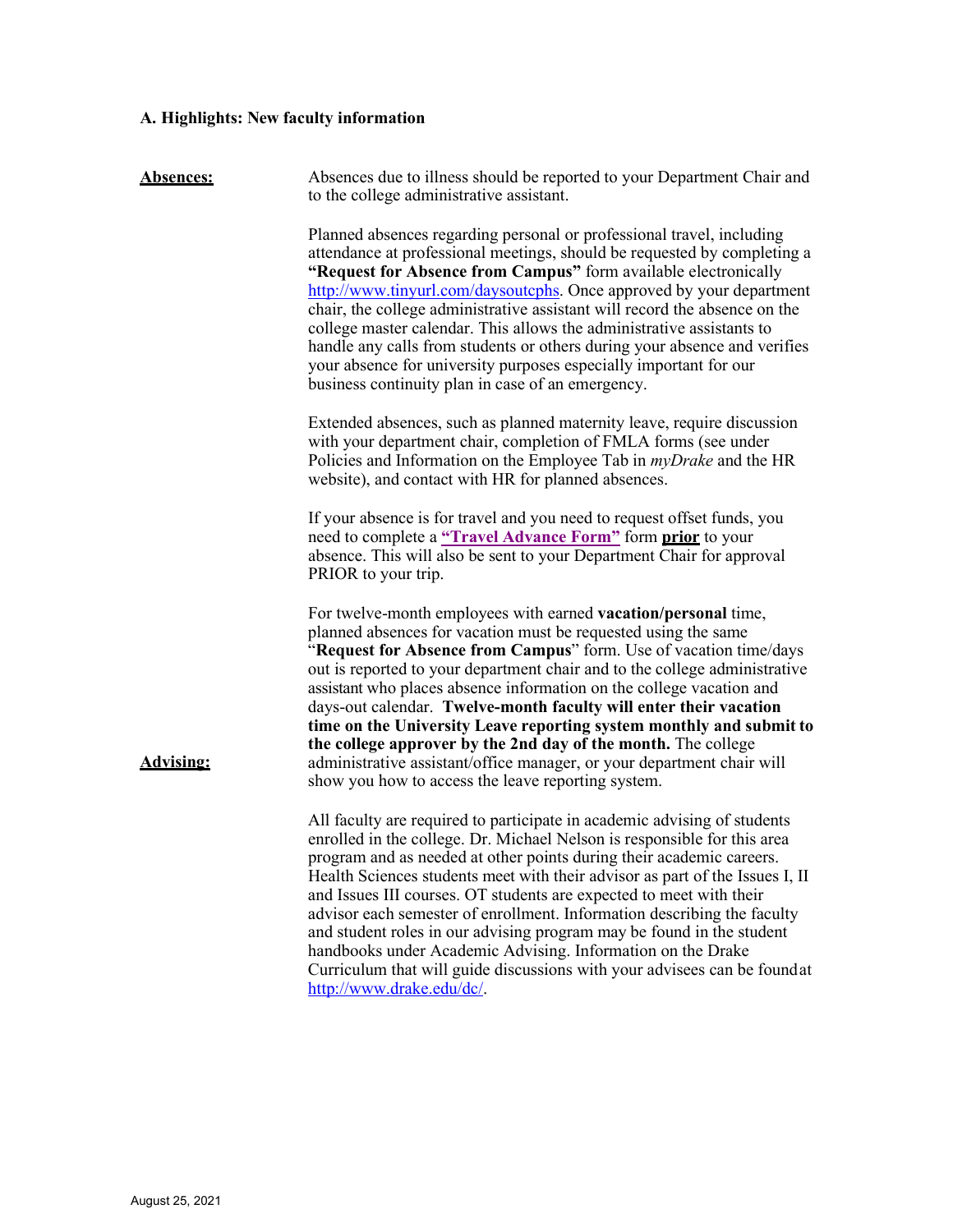The College of Pharmacy and Health Sciences is committed to providing students with high quality and meaningful academic mentoring and advising. The Office of Academic and Student Affairs' Excellence in Academic Mentoring & Advising Program is designed to provide a variety of learning opportunities for faculty to enhance their personal and professional growth as a mentor and advisor. Participants have the opportunity to earn an Excellence in Academic Mentoring & Advising Certificate after completing 6 hours during an Academic Year. A schedule of sessions will be distributed at the beginning of each term. **Animal Vivarian:** Donna Tuttle is the animal vivarian for the University and some ancillary departments. Donna's office is located inside the animal facilities in the Science Connector Building (SCB). She is actively involved in maintaining appropriate facilities for research animalsand is a member of the Institutional Animal Care and Use Committee. Donna is assisted by an Animal Care Technician Joy Bachmann. **Audiovisuals:** The College has laptop computers, portable LCD projectors, a video camera, audio recorder, IPADS and other electronic equipment for use by the faculty. These should be reserved through one of the dean's office administrative assistants. Please let them know if you need additional training on the devices. Additional audiovisuals can be ordered from Media Services. Please

review the Drake Technology Services web page [http://its.drake.edu/.](http://its.drake.edu/) The "Equipment Request form" can be completed if you want to reserve special equipment or requesting special AV set-up. This should be done as far in advance as possible. If they are able to meet your request, you will receive a confirmation by email. As indicated you will need to know date, time, and classroom in order to reserve thesematerials.

#### **Blackboard and e-Reserves:**

As a part of the Drake Go-Green initiative, **faculty are to provide as much of their course information as possible electronically through BlackBoard.** The College **does not** support print handouts by faculty for classroom instruction. Handouts should be made available to students through BlackBoard or by e-reserves. Marcia Keyser at Cowles Library will assist you with making materials available with e-reserves. Please contact Karly Good, Learning Management System Analyst telephone extension 4510) for assistance with BlackBoard.

**Business Cards:** An initial set of business cards will be ordered for the faculty member upon arrival at Drake University by the college administrativeassistant. A basic template is utilized and may be modified to fit the faculty member's individual situation. Reorders should be approved by your department chair.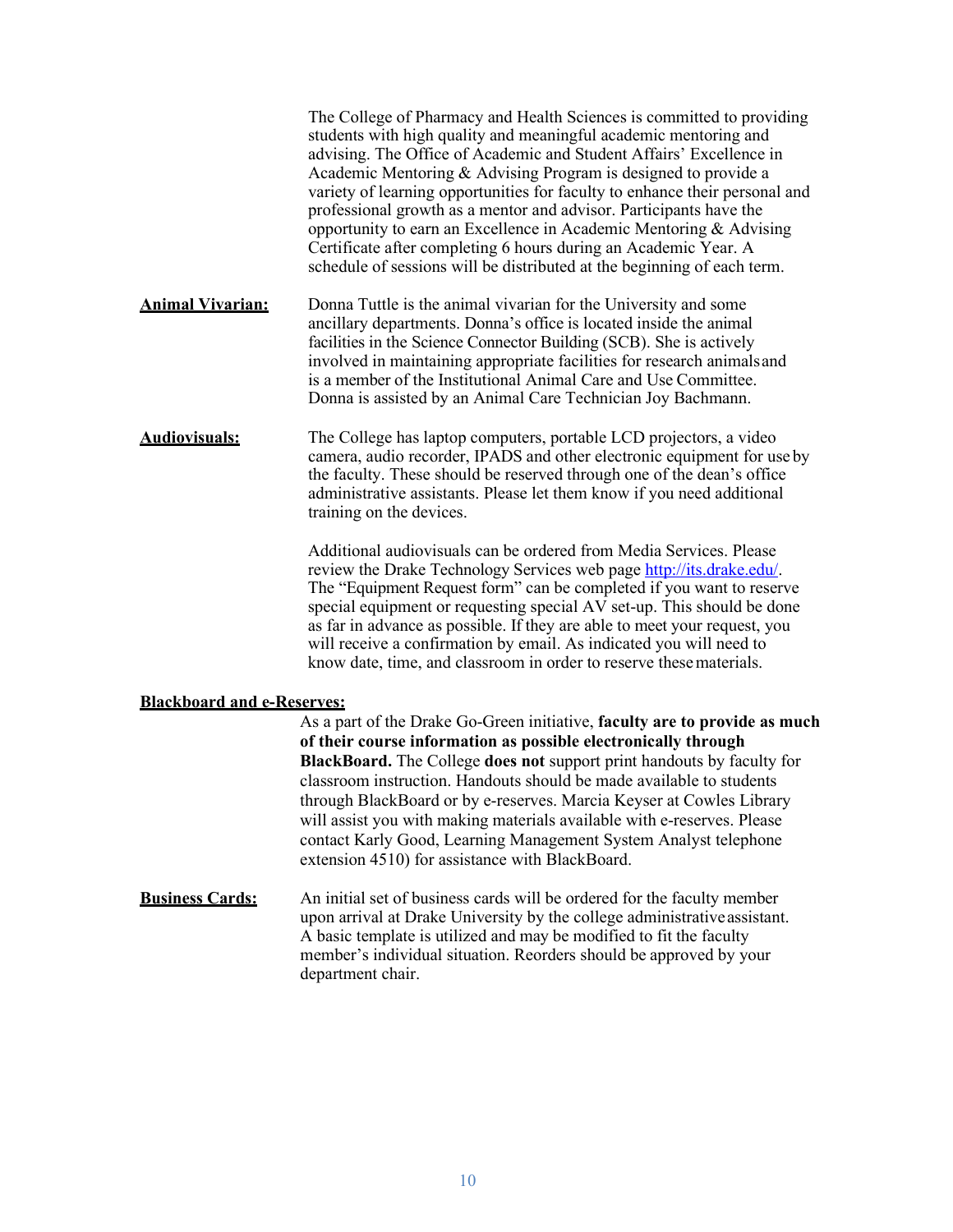# **Collaborative Education**

| <b>Institute (CEI):</b> | The Collaborative Education Institute (CEI) provides an online continuing<br>pharmacy education activity for new preceptors titled Preceptor<br>Development Core Modules. New faculty preceptors must complete this<br>activity prior to providing Introductory Pharmacy Experiences (IPPE) or<br>Advanced Pharmacy Experiences (APPE). Additional preceptor<br>development activities are also available through CEI at no cost for Drake<br>faculty and preceptors. Please contact Maggie Fiala<br>$(\text{margaret}, \text{fiala}(\omega) \text{drake.edu})$ for instructions on accessing these resources.                                                                                                                                                                 |
|-------------------------|--------------------------------------------------------------------------------------------------------------------------------------------------------------------------------------------------------------------------------------------------------------------------------------------------------------------------------------------------------------------------------------------------------------------------------------------------------------------------------------------------------------------------------------------------------------------------------------------------------------------------------------------------------------------------------------------------------------------------------------------------------------------------------|
| <b>Classrooms:</b>      | The scheduling of classes and classrooms is coordinated by the Associate<br>Dean, in conjunction with faculty and the Student Records Office. The<br>University uses room scheduling software that matches course needs to<br>room inventories. A worksheet will be distributed to new course<br>coordinators to complete to indicate electronic, layout, and other<br>classroom needs. Changes to those needs in future class offerings can be<br>provided to Mollie McKenzie Compliance Coordinator (x4976).<br>Classroom schedules are noted in MyDUSIS as well as the Room<br>Scheduler link in <i>myDrake</i> . Plan to visit any classroom you are scheduled<br>to teach in ahead of time to determine if any additional audiovisual<br>equipment needs to be ordered.   |
| <b>Class lists:</b>     | Reservations for classrooms beyond the scheduled times listed in<br>MyDUSIS (e.g. study/review sessions, faculty meetings, etc.) may be<br>made by contacting the college administrative assistant or the college<br>student services administrative assistant, including the use of the<br>College's proprietary rooms (Cline Atrium 101 conference room and<br>Cline 127 conference room), Fitch 102, HI 119, and HI 115. When<br>reserving rooms outside scheduled class times, you will need to know the<br>day, time, event, and number of people expected in order for scheduling a<br>room. The Room Scheduler link in myDrake may be accessed to view<br>room availability, as well as to assure that your reservation is listed.<br>https://ems.drake.edu/virtualems/ |
| <b>Cline 206:</b>       | Class lists of registered students with pictures are available through the<br>myDrake Portal under MYDUSIS by selecting the Faculty and Advisors<br>Menu. You must select the correct semester to view your current class<br>list.                                                                                                                                                                                                                                                                                                                                                                                                                                                                                                                                             |
| <b>Break Rooms:</b>     | Cline Hall Room 206 is one of the multimedia classroom in the Cline<br>(Pharmacy and Science) building. This classroom is equipped with a<br>standard overhead, slide projector, videotape, DVD & CD player, PC &<br>Mac computer for PowerPoint presentations, and an ELMO document<br>projector. Please try out this equipment prior to using it for the first time.<br>If you have difficulties using the equipment, you should call<br>Brad Toussaint 271-2687. The Help Desk is also available at 271-3002;<br>for electronic equipment issues when classes are in session.<br>All main office spaces in the college have a microwave and refrigerator<br>available.                                                                                                      |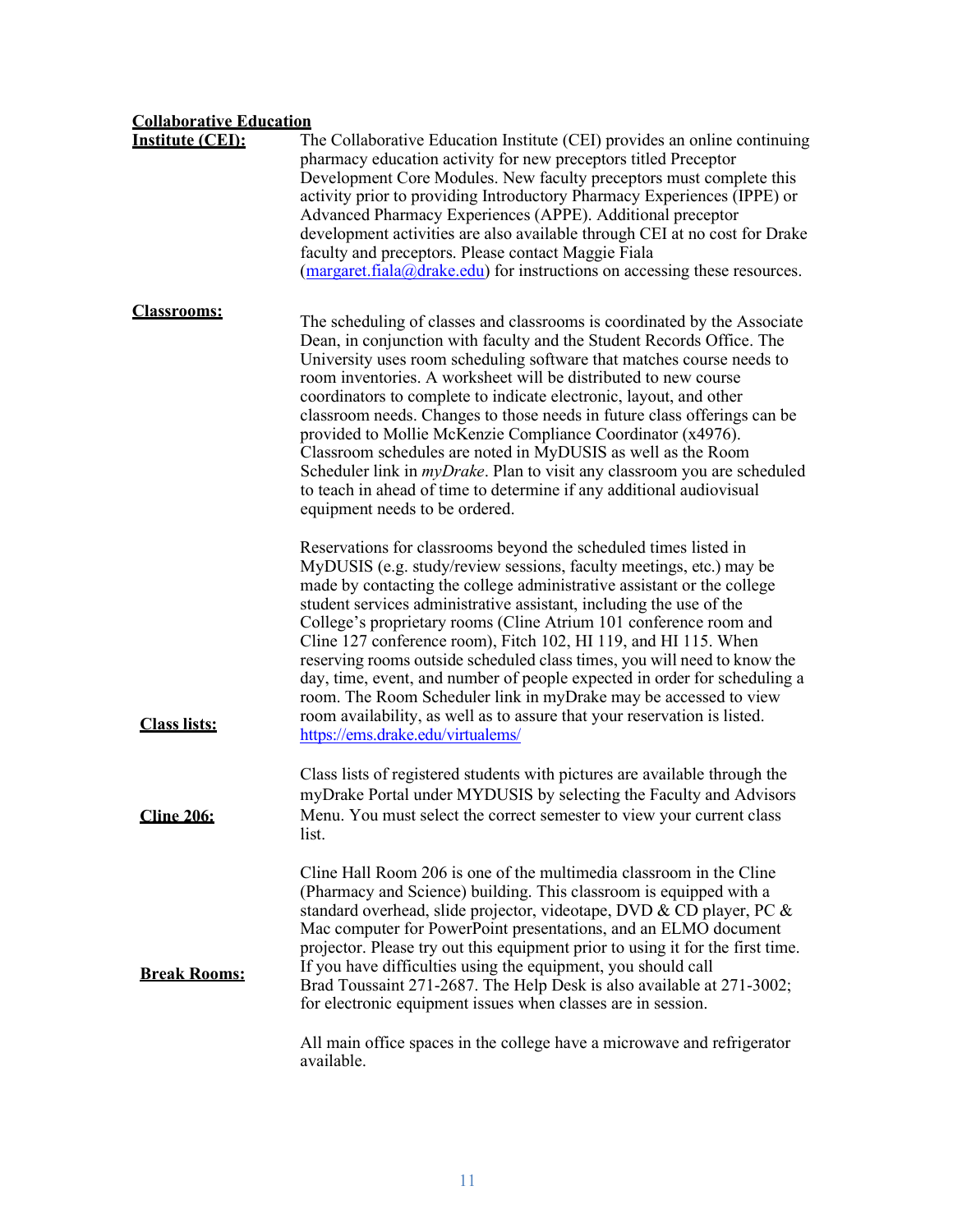| <b>Johansen Skills</b><br><b>Assessment Lab</b><br><b>HI</b> 107 (119 old $#$ ): | This laboratory is used to teach skills classes and has moveable walls to<br>create a flexible teaching and meeting space. When not in use for class, the<br>laboratory is open to faculty of both departments and students. Reservations<br>need to be made with the college administrative assistants.                                                                                                                                                    |
|----------------------------------------------------------------------------------|-------------------------------------------------------------------------------------------------------------------------------------------------------------------------------------------------------------------------------------------------------------------------------------------------------------------------------------------------------------------------------------------------------------------------------------------------------------|
| <b>Cline Conference</b><br>Room:                                                 | The College has 3 conference rooms, Cline 127, Cline Atrium 101,<br>and OT 101. These conference rooms are available to all faculty.<br>Scheduling is arranged through the college administrative assistants<br>in Cline 106 and Fitch 124 or OT 101.                                                                                                                                                                                                       |
| <b>Directories</b>                                                               | The University electronic Faculty and Staff Directory is available in<br>myDrake, Drake's faculty, staff and student portal system under the<br>Drake Search Channel or it is available on the website through the<br>upper right hand corner by completing a people search:<br>http://www.drake.edu/directory/                                                                                                                                             |
|                                                                                  | The college faculty and staff directory is available at:<br>http://www.drake.edu/cphs/directory/                                                                                                                                                                                                                                                                                                                                                            |
| <b>Fax machines:</b>                                                             | Fax machines are located in Cline 106 (fax $\#$ 271-4171), Fitch 106 (fax $\#$<br>271-1867), and Cline Atrium 001 (fax # 271-4569), OT (fax# 271-<br>2300). Incoming faxes, if identifiable, will be placed in your<br>mailbox or left on the counter. Faculty members are usually<br>responsible for sending outgoing faxes.                                                                                                                               |
| <b>Fitch 102:</b>                                                                | The Porter Skills lab includes the Davidson Pharmacy Practice Lab and the<br>college's simulation lab that is under development. It is a flexible learning<br>space. This space is used for PSA classes and can also be scheduled with<br>the college's administrative assistants when it is available for other classes<br>or group meetings.                                                                                                              |
| <b>Grants:</b>                                                                   | Information on grants, grant proposals, and Drake Grant procedures are<br>available from your department chair or Mary Pat Wohlford in the<br>Sponsored Programs Office. (http://www.drake.edu/spa/). All grants<br>proposals must be approved by your department chair before<br>submitting to the dean for signature.                                                                                                                                     |
| HI 004 (19B):                                                                    | This classroom is mainly used for classes or practicums. Faculty may<br>schedule meetings through our administrative assistants based on room<br>availability. Since remodeling in 2013, use of the room for meetings<br>during regular daytime class periods is very limited.                                                                                                                                                                              |
| <b>Honor Code:</b>                                                               | In accordance with the mission of health-related professional practice and<br>research, the Drake University College of Pharmacy and Health Sciences<br>aims to inculcate professionalism in its students so they may provide<br>quality care to society. Students, faculty and staff (collectively known as<br>"members of the College community") in the College of Pharmacy and<br>Health Sciences represent themselves, the College and the health care |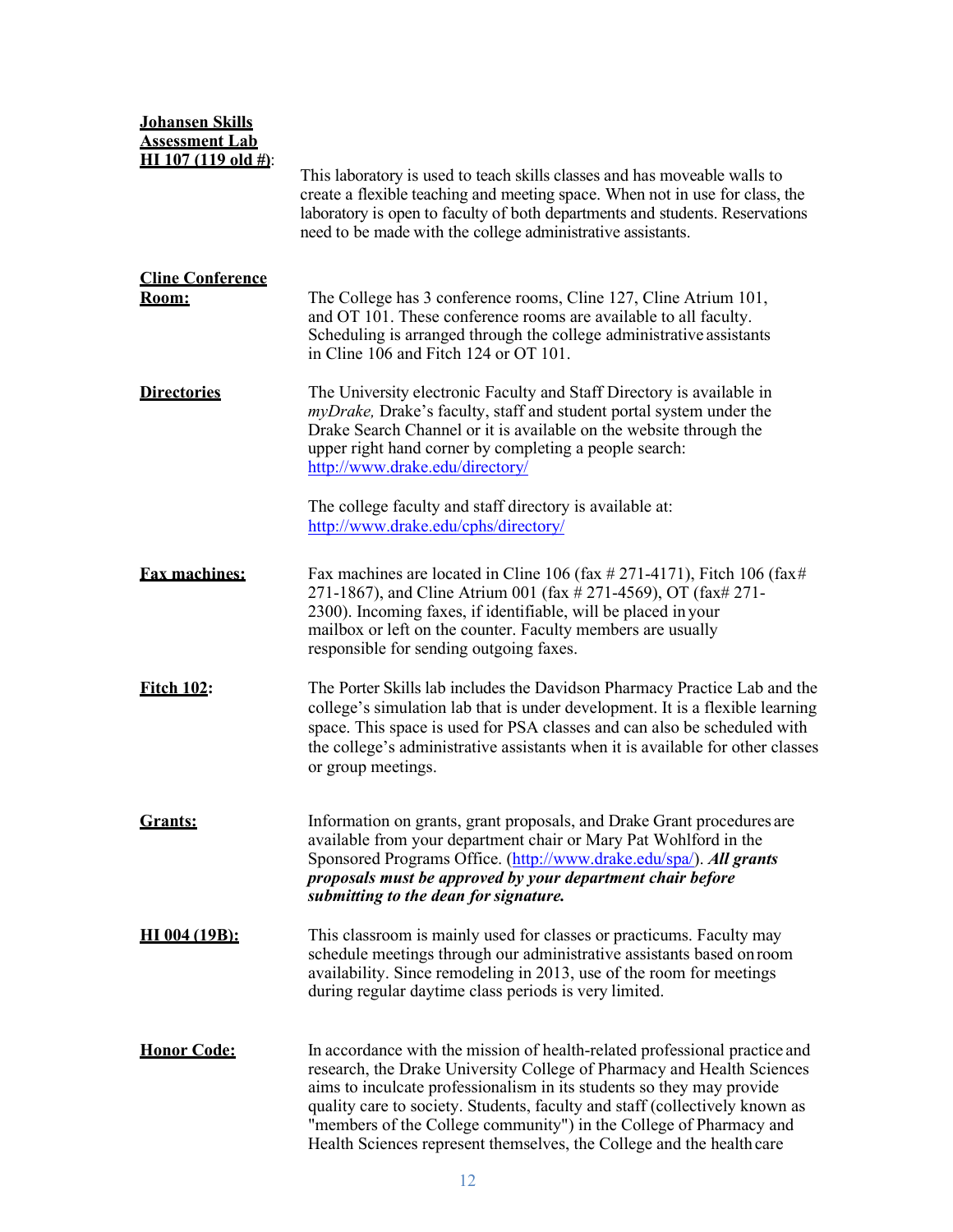professions in all of their actions. As future practitioners and researchers, students will be expected to adhere to a high level of professionalism. The concept of professionalism includes an implication that members of the college commit themselves to the pursuit of truth. Therefore, one purpose of the Honor Code is to foster and promote an atmosphere of trust and ethical and professional behavior, not to create an uncomfortable academic environment.

The Honor Code asks that students, faculty, and staff act honorably in their interactions with other members of the College community and hold themselves to the same standards and expectations as their peers. If a student or faculty member commits an act of academic dishonesty or unprofessional behavior, he or she violates the Honor Code, breaches the trust of the College community and defames the name of the College. The consequences of a student violating the Honor Code may include being dropped or suspended from the College, or other appropriate sanctions. By having the option of removing students who willfully violate the trust placed in them by the College community, the College can help secure a community of trust free from suspicion of unprofessional behavior. Failure to self-report an Honor Code violation, or having knowledge of an Honor Code violation and failing to report it are acts that are themselves Honor Code violations.

This document was approved and is effective for all members of the College community.

The entire honor code is available at: <http://www.drake.edu/cphs/handbookspolicies/honorcode/>

New faculty will discuss the Honor Code with their respective department chair.

**New faculty will sign the Honor Code using [this Qualtrics form.](http://tinyurl.com/CPHSHonorCode)**

**A copy of the signed pledge sheet will be kept in your personnel file.**

**Mail:** Outgoing mail is picked up in Fitch Hall twice daily (late morning and early afternoon). Incoming mail will be sorted and placed in your faculty mailbox in Fitch Hall. Staff in Fitch 124 can assist you with the location of your mailbox. Mail for the Occupational Therapy Building will be delivered daily as well, with faculty mailboxes near the administrative assistant's desk in the building's main lobby. Mail and packages requiring a signature may be delivered to the Campus Mail Services at 2875 University Ave., Olmsted Center. Deliveries from UPS and FedEx are received in the Fitch office. **Overnight mail** can be given Campus Mail Services if you call them ahead of time – 271-3162. Federal Express requires 2 hours' notice and therefore they must receive your mail by 2:30 p.m. in order for it to go out that day. UPS and prioritymail may also be utilized, so please ask the administrative assistants for more information. The cost of overnight mail will be charged to your department.

**Name tags:** A Drake University nametag will be provided to all new faculty and staff for use at Drake University functions. Reorders for lost nametags and/or new titles should be approved by your department chair. The college administrative assistant orders the name badges.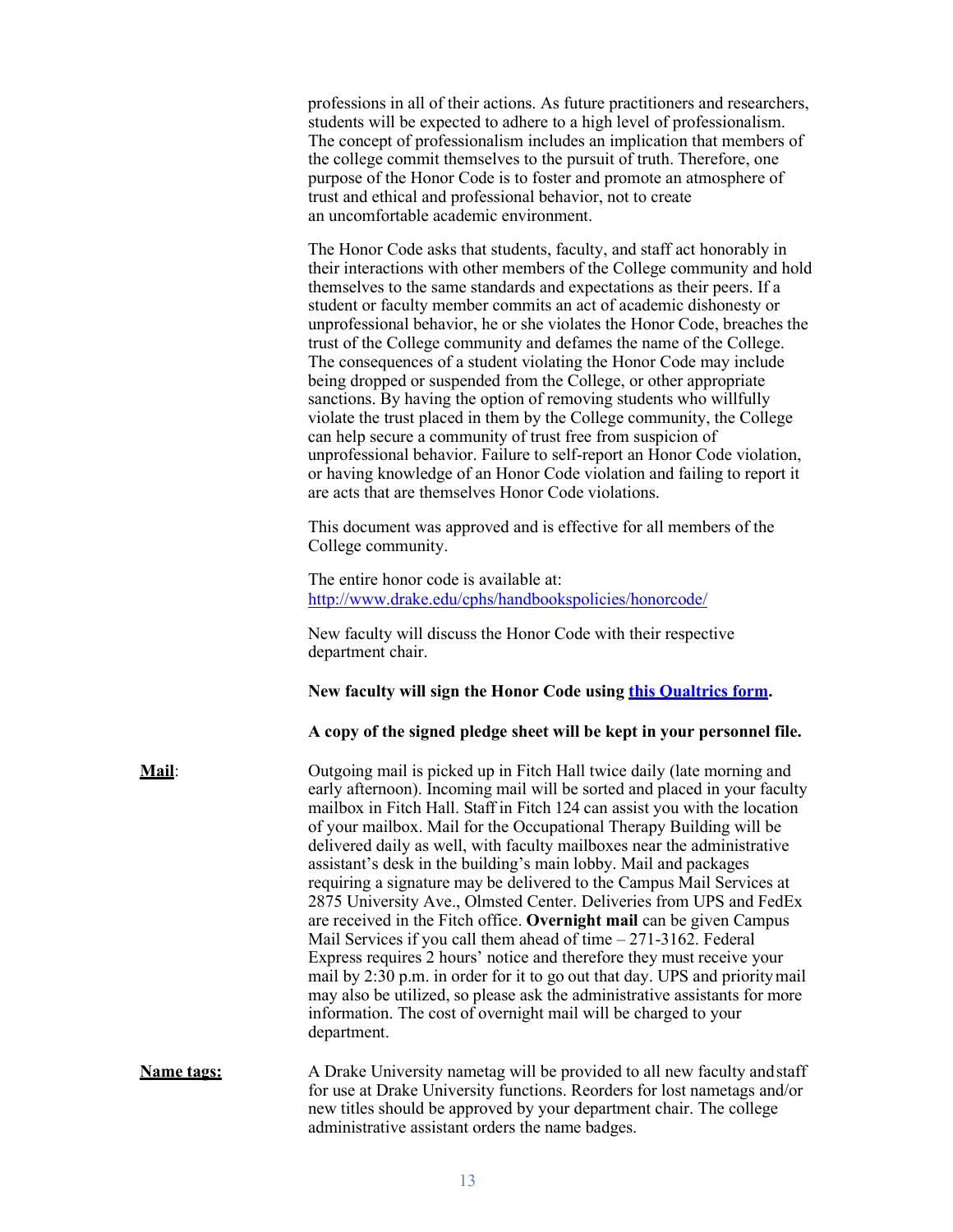| <b>Office Supplies:</b> | Office supplies are kept primarily in the Fitch Office. Pens, pencils,<br>computer disks, markers, whiteboard markers, envelopes, paper tablets,<br>file folders etc. are available. Faculty may take supplies as needed.<br>Please let the office staff know when supplies are getting low.                                                                                                                                                                                                        |
|-------------------------|-----------------------------------------------------------------------------------------------------------------------------------------------------------------------------------------------------------------------------------------------------------------------------------------------------------------------------------------------------------------------------------------------------------------------------------------------------------------------------------------------------|
| <b>Other Expenses:</b>  | All expenses should be approved by your department chair prior to<br>ordering any needed supplies, books, or processing memberships,<br>subscriptions, registrations etc. Once you receive approval from your<br>Department Chair with an account code, forward to your designated<br>college support staff member for processing. Please specify if the<br>purchase is to be used for classroom instruction purposes.                                                                              |
|                         | Some items may require a direct pay reimbursement. Electronic forms<br>are available for you to complete your reimbursement request. Be sure to<br>save, itemize, sign/date, and write the purpose for the expense on ALL<br>receipts to verify these expenses. The University will not reimburse for<br>purchase of alcoholic beverages. Information about the University's<br>current per diem rates can be found here.                                                                           |
|                         | Mileage reimbursement rates for the University are available on the HR<br>link. The least expensive option (mileage reimbursement versus renting<br>a car) should be chosen.<br>For a complete reference of the University guidelines in this area, please<br>refer to the Business Procedures Manual here.                                                                                                                                                                                         |
| Pavchecks:              | Faculty are paid monthly on the last working day of the month. A record<br>of your paycheck details is available on myDrake through the<br>employee link.                                                                                                                                                                                                                                                                                                                                           |
|                         | Your first paycheck from Drake University will be a hard copy check<br>sent to your department. After that all deposits will be made<br>electronically. W2 forms are available on the myDrake site as well.                                                                                                                                                                                                                                                                                         |
| Photocopying:           | Photocopiers for routine jobs are located in Cline 106 and Fitch<br>105 and in OT. (Please use the Fitch copier for large jobs). For faculty<br>who office in Cline, Fitch, or SCB, a photocopy request form is<br>located in Fitch 124 and should be completed, paper clipped to what<br>needs photocopied, and placed in the work study box. Faculty in the<br>Occupational Therapy Building can ask the administrative assistance<br>who desks in the building for assistance with photocopying. |
| <b>Posters</b>          | The College has an HP printer for creating posters for faculty/student<br>presentations at meetings and conferences. This is located in the Fitch<br>Hall administrative work area. The $36 \times 60$ poster template is available<br>on the College faculty and staff blackboard site.                                                                                                                                                                                                            |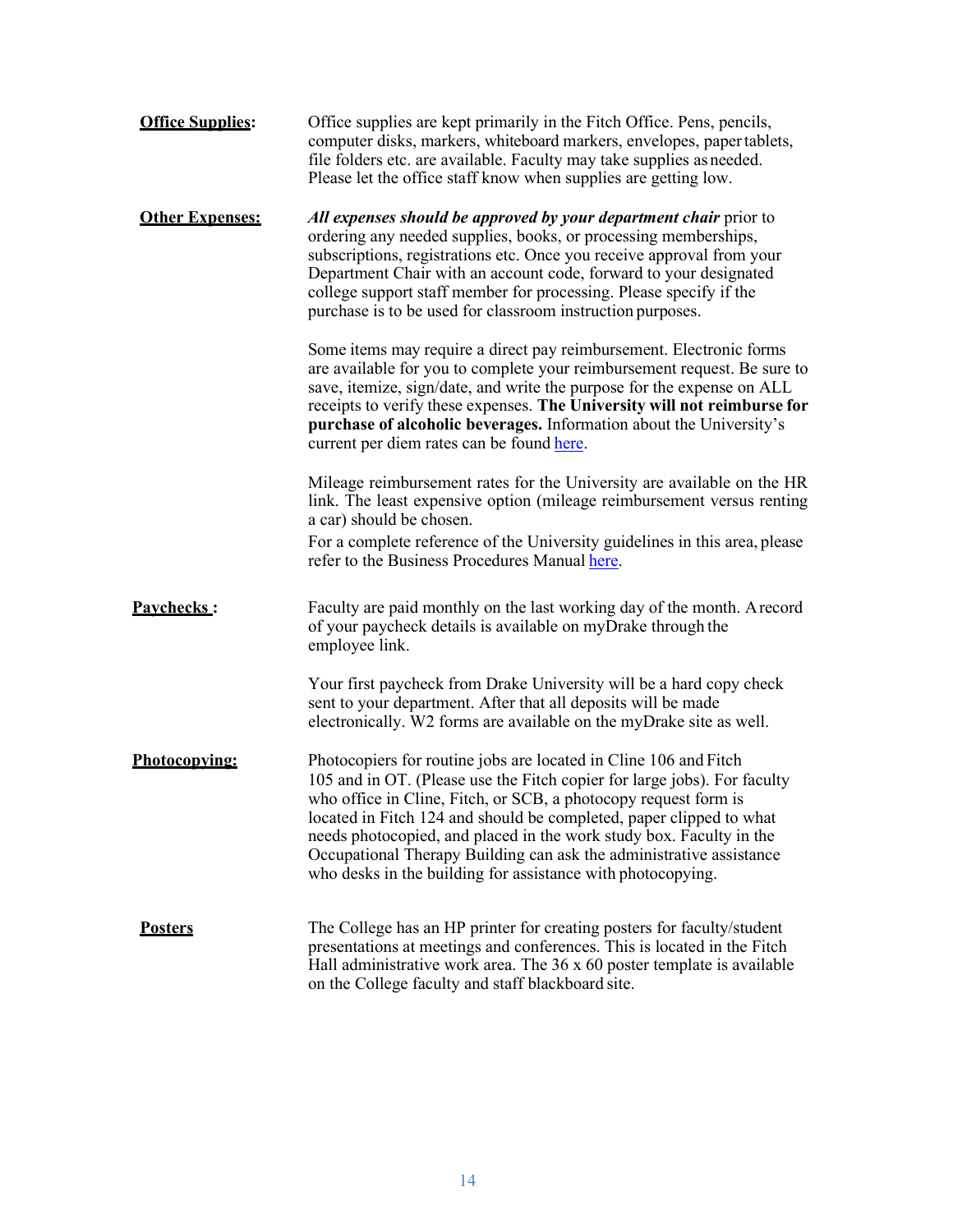| Printing                                       | As a part of the Drake Go-Green initiative, faculty are expected to<br>minimize printing and print in black and white unless necessary.<br>Costs for color printing are 5 times more expensive.                                                                                                                                                                                                                                                                                                                                                                                                                          |
|------------------------------------------------|--------------------------------------------------------------------------------------------------------------------------------------------------------------------------------------------------------------------------------------------------------------------------------------------------------------------------------------------------------------------------------------------------------------------------------------------------------------------------------------------------------------------------------------------------------------------------------------------------------------------------|
| <b>Refrigerated Items:</b>                     | Refrigerated items may be kept in the small refrigerator in Cline 106,<br>Cline Atrium 013 or Fitch 124, or in OT. Please make sure that you<br>remove used items promptly in order to avoid spoilage and unpleasant<br>smells. Alcohol may not be kept in these refrigerators without special<br>permission.                                                                                                                                                                                                                                                                                                            |
| <b>Syllabi for Courses:</b>                    | As you prepare to teach a course, please consult the syllabi<br>guidelines and syllabus template in the appendix. Faculty who serve<br>as instructors of record for didactic courses are responsible for syllabi in<br>compliance with the syllabi guidelines located on the college blackboard<br>site. The Academic and Student Records Office will request syllabi<br>to be submitted two weeks prior to the beginning of each term.                                                                                                                                                                                  |
| <b>Travel Expense</b><br><b>Reimbursement:</b> | All faculty receive funds for individual faculty development. The<br>amount should be communicated to you by your department chair. (See<br><b>Faculty Handbook</b> for policy on distribution of funds)                                                                                                                                                                                                                                                                                                                                                                                                                 |
|                                                | All requests for travel reimbursement should be recorded on a "Travel"<br><b>Expense Report</b> " electronic form. This form should be completed,<br>printed, signed, and given to your college staff support member along<br>with your <u>original</u> , itemized receipts for ALL eligible expenses, an<br>account code (or indication that expenses are for faculty development)<br>and department chair approval. The exception is for meals and<br>incidentals, which are covered under a per diem policy:<br>http://www.drake.edu/busfin/financeadministrationguidelinesandpolicies<br>/accountspayableguidelines/ |
|                                                | The University does not reimburse for any alcohol purchases. Forms<br>must have an actual signature and not an electronic signature.<br>Your staff member will review the information in case clarification is<br>needed and forward to accounting for processing. Drake University<br>has a                                                                                                                                                                                                                                                                                                                             |
|                                                | Please review the Business Procedures Manual at prior to your first trip<br>so that you understand what expenses will be reimbursed.                                                                                                                                                                                                                                                                                                                                                                                                                                                                                     |
| Voice mail:                                    | Drake voice mail is available for all faculty who have on-campus offices.<br>For assistance please check the website for personalizing your voice mail<br>message on your office phone. Voice mail should be available at the<br>practice sites for those faculty that have off-campus offices. To check<br>your messages for your campus telephone from off campus dial 271-3891<br>and follow the instructions.                                                                                                                                                                                                        |

B. Resource Materials:

Many links to materials, policies, student handbooks, Honor Code policy, curricular changes, and other information may be found on our college blackboard site. There is also a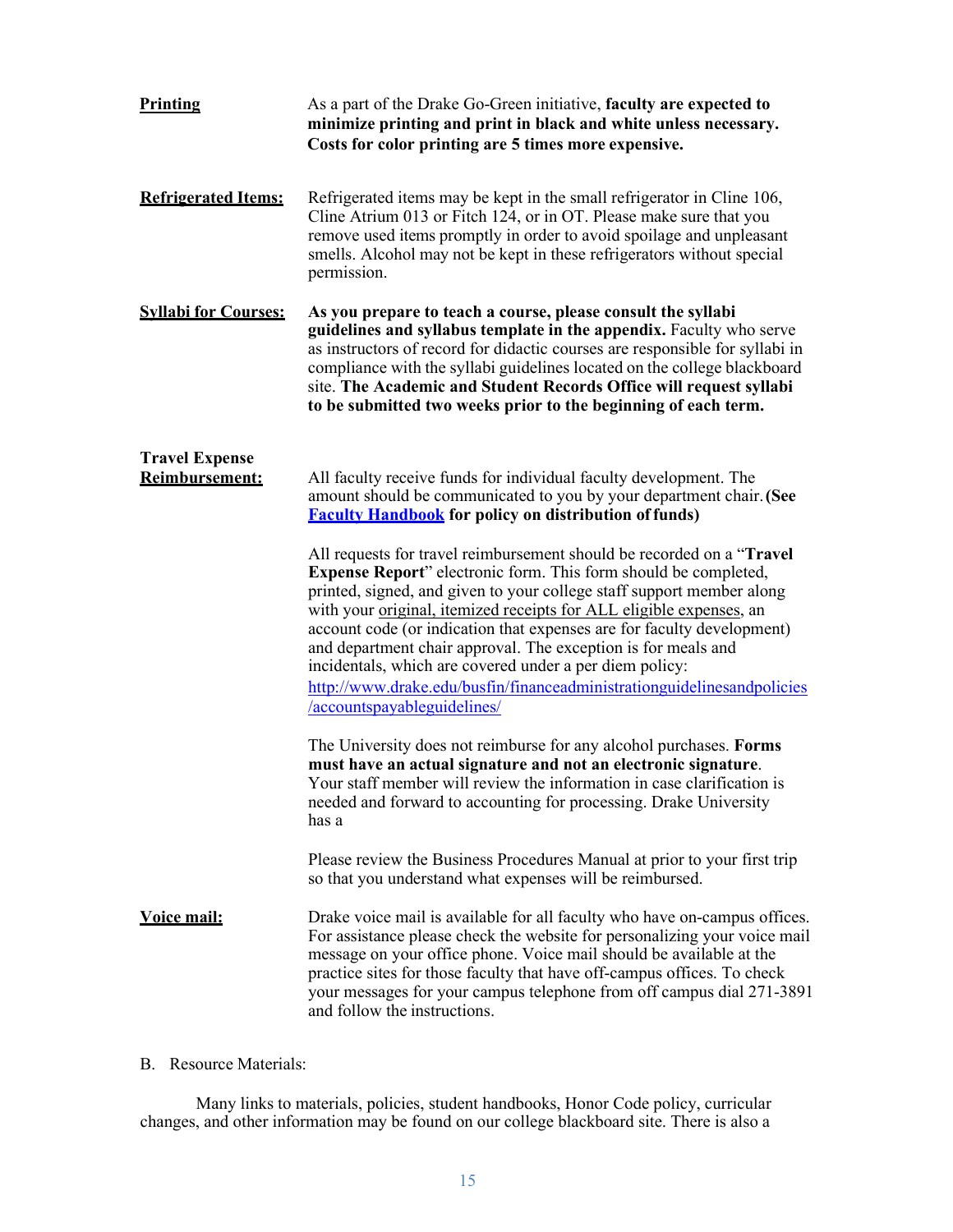section on the Faculty portion of the CPHS web where limited resources are available. [http://www.drake.edu/cphs/facstaff/.](http://www.drake.edu/cphs/facstaff/)

# C. College calendar

Many activities and events relating to college events, student organizational meetings, and professional meetings are listed on the college's calendar. Ask the Manager of Operations if you need assistance accessing thiscalendar.

# *Important activities for the college that faculty need to note include (but are not limited to) the following:*

- White Coat Ceremonies: Conducted immediately prior to the start of the academic year for students entering the professional pharmacy program. (P1, O1 years) (Fall). AT has a Blue Coat ceremony in the fall.
- Pharmacy Residency showcase: Organized by the student ASHP organization. Faculty have the opportunity to talk to students about residency programs. (Fall)
- Employer Career Fair and Interview days: Potential internship employers visit campus to interview pharmacy students for available positions as well as participate in a Career Fair (employers and residencies). The following day, interviews are held for students with a luncheon for recruiters. Faculty are encouraged to attend the luncheon to interact with the recruiters, manyof whom are alumni of the college. (Fall)
- Preceptor showcase: A gathering of preceptors who meet with groups of students at specified tables to discuss their rotation; assist students in making rotation choices. (Fall)
- Weaver Medal of Honor Lecture: This annual lecture is delivered by the Weaver Medal of Honor Recipient. The lecture is held in the fall semester in October or November. The Weaver Medal of Honor is the college's highest honor recognizing an individual who has fulfilled one of the following criteria: the individuals efforts have advanced the education,research, or outreach mission of the college for the benefit of human health; the individual has created or helped promote a program of excellence in the college; the individual has made a substantial impact on the profession of pharmacy, or the individual has provided to the college significant financial resources that have supported strategic change and progress. (Fall)
- Health Professions Day: THE major professional activity of the year for the college. Coordinated and planned by students. Features poster sessions, guest speakers, awards, special interest tracks. (Spring)
- Health Sciences Senior Capstone Presentations: Student presentations of their culminating projects for their respect tracks in the major.(Spring)
- Graduate Seminar and Recognition Ceremony: The graduate seminar prepares P3 students, O2 students and JR Health Sciences students for their final year experiences. The Pinning Ceremony honors student awardees and all are recognized with a "pin" to celebrate their transition into the experiential senior capstone experiences for their degree program. (Spring)
- Doctoral Hooding and Commencement ceremony: All students who have graduated attend with their families and receive their hoods prior to the University's undergraduate ceremony the following day. All faculty are expected to attend. (Spring) All faculty are expected to attend commencement ceremoniesto recognize and support our accomplished students as they receive their graduate degrees.
- Health Sciences Graduation Celebration: This event honors each health sciences student who was completing their course of study for their degree.(Spring)
- Undergraduate Commencement: All faculty are expected to attend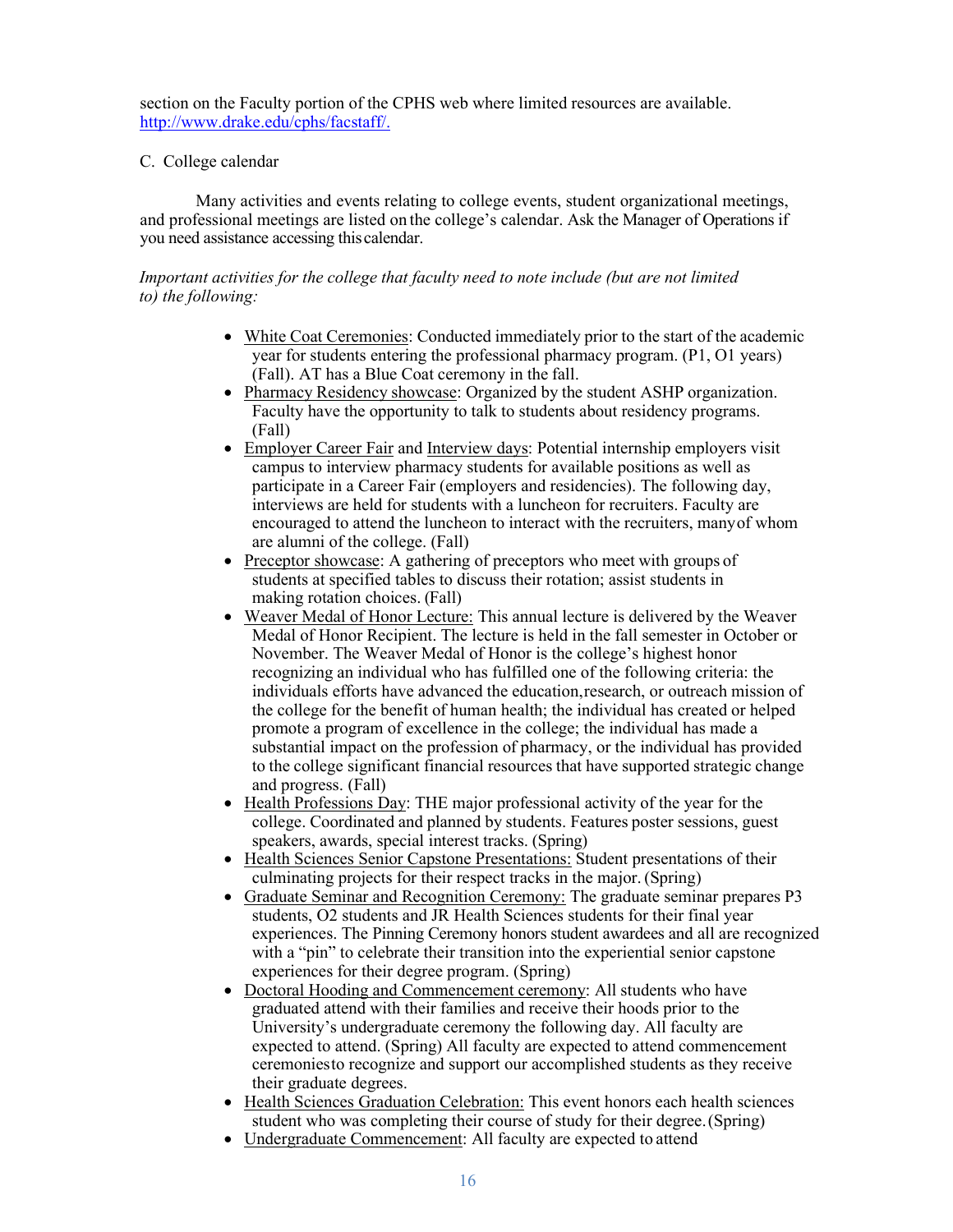commencement ceremonies to recognize and support our accomplished students as they receive their undergraduate degree. There are ceremonies at the end of each semester – December and May.

• All Pharmacy Reunion are held every 5 years. The most recent one occurred April 2016 and the next one scheduled for 2021 was recently postponed to 2022.

# **DEPARTMENT**

**A. Job description**. This will be reviewed by your department chair.

#### **B. Faculty Workload**

#### **Workload Assignments**

Teaching workload models are defined by the department chair in collaboration with department members. Individual faculty workloads are then determined in conjunction with the department chair based on the departmentally endorsed teaching workload model. Equitable workload assignments include teaching, scholarship, andservice. Faculty may obtain a copy of the current workload models from their departmentchair. Working premises regarding the establishment of workloads in the departmentsare:

- 1) Delivery of the curriculum (courses, topics and experiences including experiential education) is a priority.
- 2) Workloads need to be equitable for faculty of all ranks.
- 3) Given the variety of courses and experiences in our College's programs and departments and the needs of the university (FYS, Honors, AOI's, ServiceLearning), a singly defined or standardized teaching load is not possible. Teaching loads and assignments need to reflect the curricular outcomes, be flexible, and reflect all types of education practices within the college.
- 4) Faculty must have opportunities to develop for promotion and tenure. Facultymust participate in teaching, scholarship and service.
- 5) Faculty must be adaptable to changes in the curriculum and to newteaching practices.
- 6) Senior faculty are likely to assume greater leadership and mentoring roles.

#### **Workload expectations**

#### **A. Teaching**

1) Teaching is a core focus for faculty, the College, and theUniversity.

2) Teaching is valued in all formats and includes didactic, recitation,practicum, experiential and undergraduate research.

3) All faculty must be deemed excellent in teaching.

4) Workload must be equitable, allowing each faculty member the opportunityto demonstrate excellence

5) Per the College's Promotion and Tenure policy, advising is considered a component of teaching.

#### **B. Scholarship**

1) Scholarship is required of a faculty member and is strongly supported bythe College

2) Regardless of rank, time and effort must be devoted to this activity andshould be comparable among those in a given track (tenure or non-tenure).

3) Expectations and productivity may be different depending on rankand departmental model.

#### **C. Service**

1) Service is important as a means to govern and improve the academy and the professions.

2) Service includes college, university, professional and community service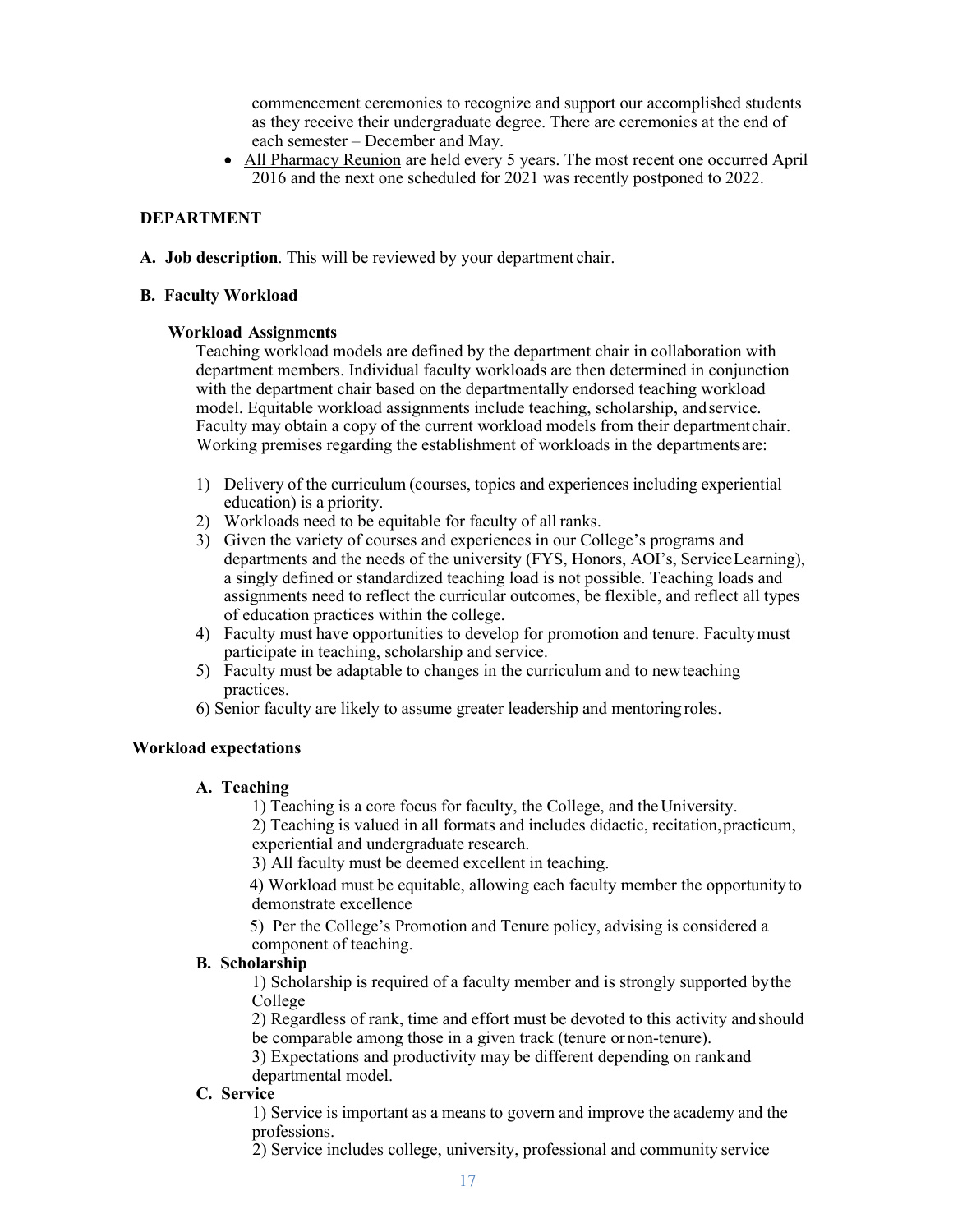3) Each faculty member is required to provide some level of service 4) Service requirements are expected to increase as a faculty memberprogresses through the ranks

5) A faculty member should not expect a significant change in workload in other areas when higher levels of service are needed orsought.

#### **Faculty Responsibilities**

**Teaching.** The teaching load of each faculty member is determined by a number of factors, which include, but are not limited to, the following: disciplinary expertise, commitment to research/scholarly activity, and administrative responsibilities.

#### **Teaching Loads.**

Assignment of teaching responsibilities is the primary responsibility of the appropriate department chair in consultation with individual faculty members and the dean. Although the College encourages faculty to develop courses for non-College programs (e.g., Honors Program), these types of courses should be approved by the appropriate department chair, and if appropriate, the applicable University committee prior to the submission of any such course proposals. College approval of such course offerings by faculty shall be contingent on the programmatic needs and personnel resources of the College.

**Academic Advising**. Advising responsibilities for faculty are assigned by the student affairs office in collaboration with the appropriate department chair. Faculty members may also be asked to serve as advisors to various student professional organizations.

**Service Responsibilities**. Each faculty member may be asked to serve on university, college, or department committees. Assignment to college and/or department committees is a joint responsibility of the dean and department chairs. Although each faculty member is expected to assume a fair share of service activities, every attempt shall be made to ensure that service responsibilities do not detract from faculty members' commitment to teaching and research/scholarly activity. The College definition of service is provided in Appendix I of the college handbook.

**Professional Activity.** The College encourages faculty to participate in professional organizations, community service, and outside consulting activities. Although these activities represent private activities of individual faculty members and are not subjectto University regulation, it is expected that the extent of these activities will not interfere with a faculty member's ability to effectively discharge his/her University responsibilities. Refer to section 2.6 of the [faculty handbook](https://teams.microsoft.com/l/file/40392B7F-19A8-4BE5-A5DA-03438CC15141?tenantId=6f028129-009c-4b33-b633-bbfc58bbd960&fileType=pdf&objectUrl=https%3A%2F%2Fdrakeedu.sharepoint.com%2Fsites%2Facad-cphs%2FShared%20Documents%2FFaculty%20Resources%2F19-20%20Faculty%20Handbook.pdf&baseUrl=https%3A%2F%2Fdrakeedu.sharepoint.com%2Fsites%2Facad-cphs&serviceName=teams&threadId=19%3Ae3289d6fe5314ea297a7d37811710051%40thread.skype&groupId=bb3b5c6e-8cb0-486b-abf8-f358ee474c66) for required communication of these activities.

**Consulting and Outside Activity\*.** The University endorses consulting activities by faculty members. In addition to traditional consulting activities, this would include participation in interprofessional teaching activities, or presentations and teaching that are paid and require time away from Drake, etc. In general, consulting activities should not exceed one in five days per week and should be on a short-term basis. Faculty members desiring to engage in consulting activity must have the permission of the appropriate department chair and/or dean. Each faculty member must report, in the annual faculty activity report, on an annual basis the nature and extent of all consulting activities and other outside professional activities to the appropriate department chair. Refer to the University [faculty handbook](https://teams.microsoft.com/l/file/40392B7F-19A8-4BE5-A5DA-03438CC15141?tenantId=6f028129-009c-4b33-b633-bbfc58bbd960&fileType=pdf&objectUrl=https%3A%2F%2Fdrakeedu.sharepoint.com%2Fsites%2Facad-cphs%2FShared%20Documents%2FFaculty%20Resources%2F19-20%20Faculty%20Handbook.pdf&baseUrl=https%3A%2F%2Fdrakeedu.sharepoint.com%2Fsites%2Facad-cphs&serviceName=teams&threadId=19%3Ae3289d6fe5314ea297a7d37811710051%40thread.skype&groupId=bb3b5c6e-8cb0-486b-abf8-f358ee474c66) section: <http://www.drake.edu/acad/policies/policystatements/>

#### **C. Guiding Principles for Work/LifeBalance**

The College of Pharmacy and Health Sciences faculty endorsed these Guiding Principles on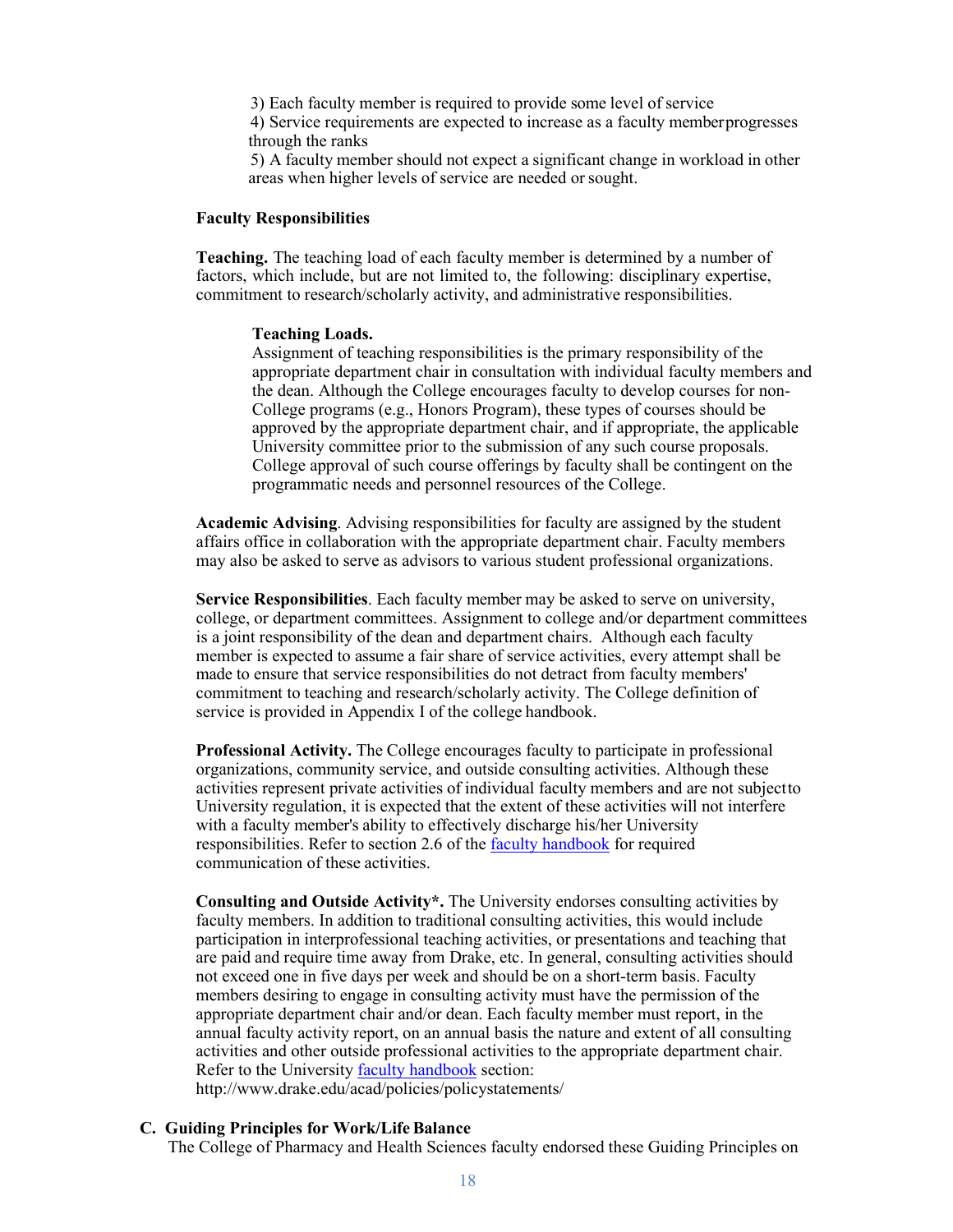June 29, 2011 as a proactive stance on maintaining a balance of professional work, family, and renewal for meaningful personal and professional lives for faculty and staff.

# **Communications.**

- All emergency communications (communications mandatingan immediate response or action) should be completed either in person or bytelephone.
- Our culture values an open-door approach to community. However, if an office door is closed, recognize this as an unspoken message that focused workis being completed and should not be interrupted unless it is an emergency.
- All members of the College community respect each other and the need for all to focus on their work. Hallway conversations should be conducted in true hallways rather than directly across from faculty offices or in staffworkspaces.
- All communication is to be completed in a professional manner. The honor code applies to all faculty and staff.

#### **Email.**

- 1. Members of the College community are requested to check their email twicedaily such as once in the morning and once in the afternoon. It is recommended that you close your email client unless it is your scheduled time to check email to facilitate in person work and project completion
- 2. All members of the College community are committed to respond to email in a timely manner (2 business days). Emails, telephone calls or office visits to follow-up on an unanswered email may occur after 2 business days. Exceptions will be made for scheduled professional or personal absences or circumstances that prohibit routine email access (i.e. international travel).
- 3. No member of the College community is expected to acknowledge orreturn emails in the evenings, on the weekends or during holidays.

# **Meetings.**

- 1. The College Faculty Meetings will be announced at the start of each term period (fall semester, spring semester and summer). These times will be determined based upon the teaching commitments of faculty and will be limited to onehour.
- 2. All College committees are encouraged to circulate an agenda 1 week prior to the meeting unless the individuals involved agree to another time frame (the point is to allow members enough time to prepare). Meetings should address items on the agenda and address other items if time allows.
- 3. All meetings should start on time and end on time.
- 4. All meeting participants should commit to prepare by reading the materialsand reviewing the agenda prior to the meeting.
- 5. No synopsis of preparatory materials will be provided during themeeting.
- 6. When appropriate, meetings will be run strictly using Roberts Rules of Order. Full attention will be given to the meeting with all members being present and participatory. This means that we give our undivided attention to the situation at hand and will refrain from side conversations, checking email or cell phones or completing other work. Emergencies necessitating this type of action occur rarely. If necessary, individuals are encouraged to excuse themselves from the meeting or conversation to deal with urgent issues.
- 7. College committee meetings should end with an action plan for work to be completed prior to the next meeting. This action plan should include whatmust be completed, who is responsible for completing that activity, and the form that the report back to the committee will take.
- 8. It is recommended that one member of the college committee be identified atthe beginning of each meeting to take minutes. Minutes will be distributed to all members and copied to the Dean's assistant preferably within 1 week of the meeting for placement on the server.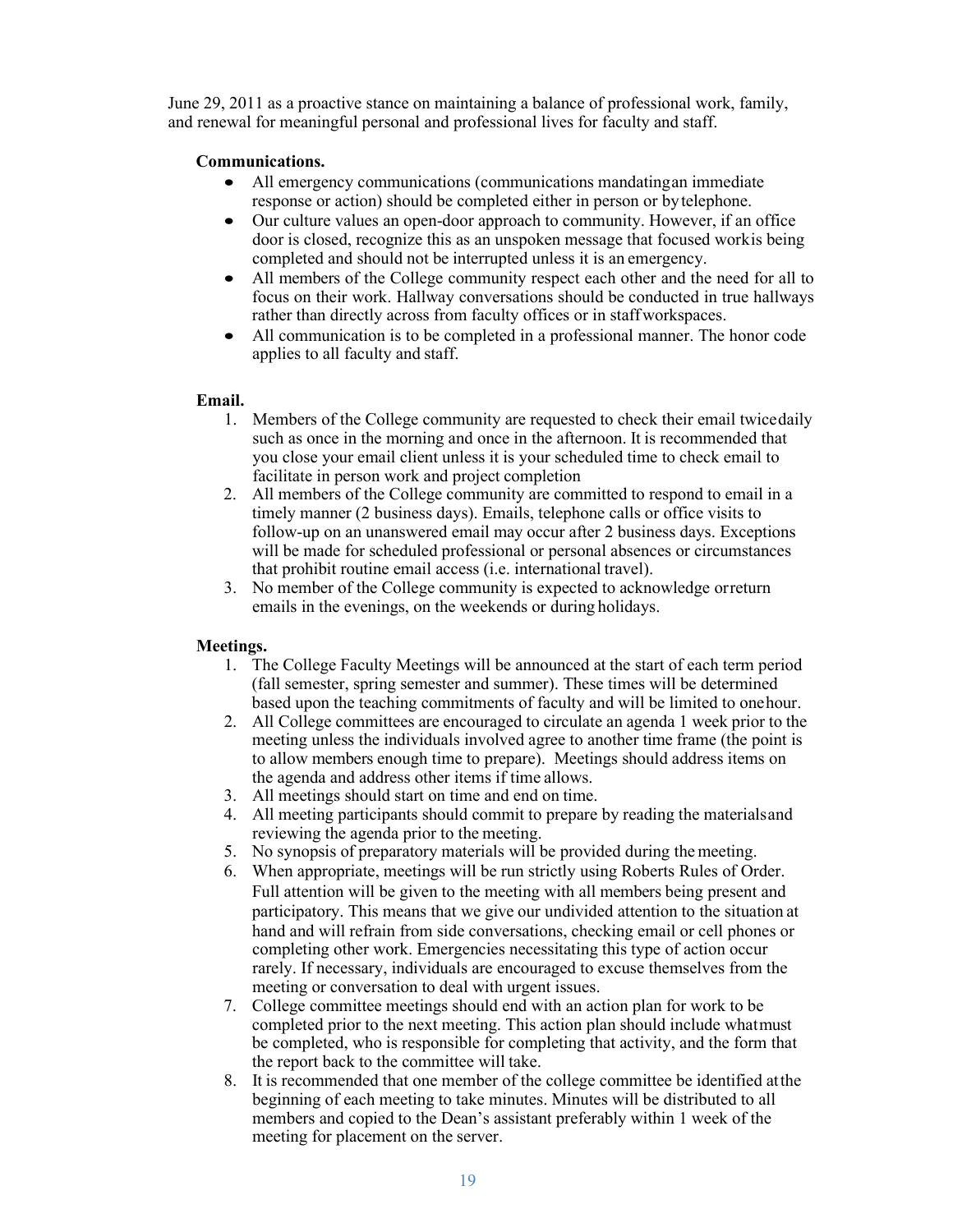# **Work Commitment.**

- 1. Our culture values an open-door approach to community. However, the University faculty manual requires faculty to have explicit office hours. All faculty are highly encouraged to schedule and publicize office hours. This approach provides a specific time frame to accommodate student learning needs, advising appointments, and mentoring functions. This time can be "blocked" on the faculty member's schedule. When there are no student needs to be met, this time is freed up to work on other priorities.
- 2. In order to provide adequate time for scholarship and research and to prioritizeit for career success, all faculty are highly encouraged to schedule time for research/scholarship meetings. Faculty cannot choose to override their teaching commitments. Likewise, faculty should not be asked to override their scholarship/research commitments.
- 3. All members of our College community are encouraged to evaluate their professional service commitments to the University and/or their practice sites. Professional committee service to the University, profession or to practice sites (committees or project groups) should be balanced with a faculty member's other responsibilities.

# **Renewal.**

- 1. Members of our College community are encouraged to "take a short break" every 90 minutes throughout the day for renewal.
- 2. Members of our College community are encouraged to take time away from their desk for lunch or exercise.
- 3. All members of our College community should take their vacation. Faculty and staff should be cross-trained as necessary to provide for smooth continuous service to constituents during vacations and leaves.
- 4. Members of our College community are encouraged totake sabbaticals when they are eligible.

**D. Contractual/affiliation agreements** (*for practice department faculty with responsibilities for experiential teaching*). This will be reviewed by your department chair.

# **E. Faculty development**

1. Purpose: Teaching, service, scholarship

2. Your faculty development plan and goals. This should be reviewed with your department chair. Both the Department Chair and the departmental mentors will assist you in succeeding with your plan and achieving your goals.

The College of Pharmacy and Health Sciences offers internal faculty development and scholarship funds from the Jorndt Faculty Development Funds and the Harris Research Funds. These funds have application processes and are awarded on a rolling basis. Detailed information on these funds are found in the appendix. Your department chair will give you a complete listing of opportunities available for faculty development

3. Mentoring

The College has developed a more structured approach to mentoring with the appointment of department mentors. As background, the following are guidelines for mentoring which are excerpted from an AACU publication entitled Building the Faculty We Need, 2000: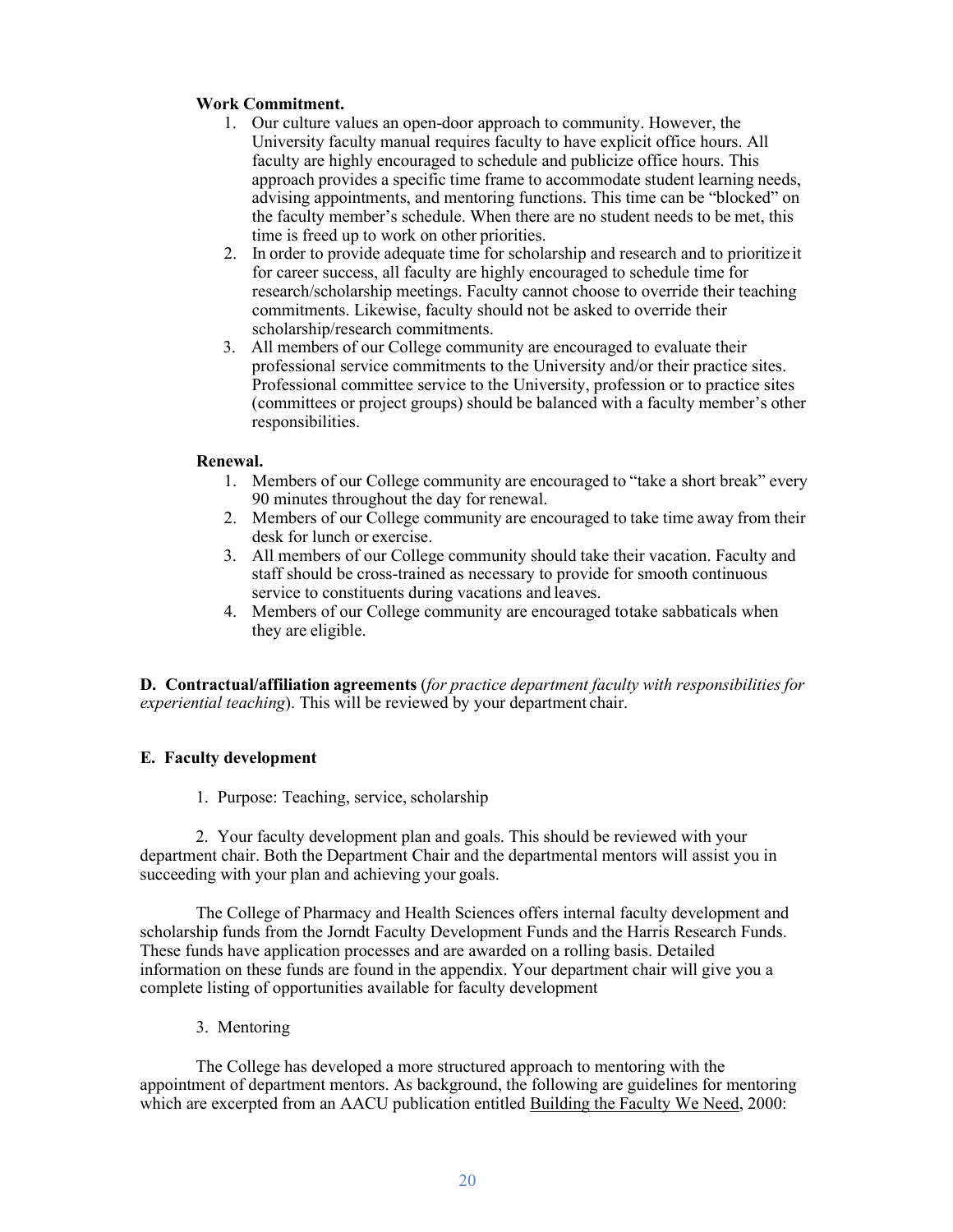"What a mentor **is**:

One who empowers, encourages, and supports his/her mentees One who is an advocate for the mentee in the department, at professional meetings, etc. One who encourages and values good teaching One who expects mentees to have their own ideas and needs One who can provide information about what an academic career in this field involves One who can help point the mentee in an appropriate direction to find resources for better teaching, for finding employment, for professional development, etc. One who is reasonably available One who actively listens One who expresses positive expectations One who shares his/her own experiences when relevant and without removing the focus from the mentee One who is a positive role-model for the mentee One who encourages the mentee to reflect on his/her own experiences One who takes time to think carefully about the mentee's needs and goals One who can be trusted What a mentor is **not:** One who must know everything about teaching to be helpful

One who must guide the mentee in all aspects of the mentee's professional and personal development

One who is shaming, manipulative, arrogant, controlling, or domineering A parent

One who is responsible for all aspects of the mentee's success or failure

One who takes sole responsibility for defining the mentoring relationship."

# 4. Peer review

A peer review process has been adopted by the college. It enables a more experienced colleague to review classroom activities and provide feedback useful for self-growth and goal setting. College faculty have agreed that annual peer review will be conducted for new faculty to assist in development and enhancement of teaching skills. The Faculty mentors visit the classes of new faculty and conduct a pre- and post-class interview to assess classroom performance. A published peer review instrument is used as a basis for these discussions and will be shared with you prior to your peer review. Faculty from both departments are encouraged to seek other colleagues for annual peer review as they progress from assistant professor to higher academic ranks.

5. Schedule of classroom and experiential site visits

You are encouraged to visit a few classes and experiential sites, if applicable, to view varieties in teaching methodology and student assessment.

6. Student evaluations

The college uses the CampusLabs/IDEA center evaluation system for all courses in the college. You will receive instructions on this process and how to interpret the results in one of the New Faculty Topic Series sessions and/or from our Associate Dean of Curriculum and Assessment, Chuck Phillips.

7. Annual performance evaluation

Your department chair will evaluate you annually and will be discussing this process with you.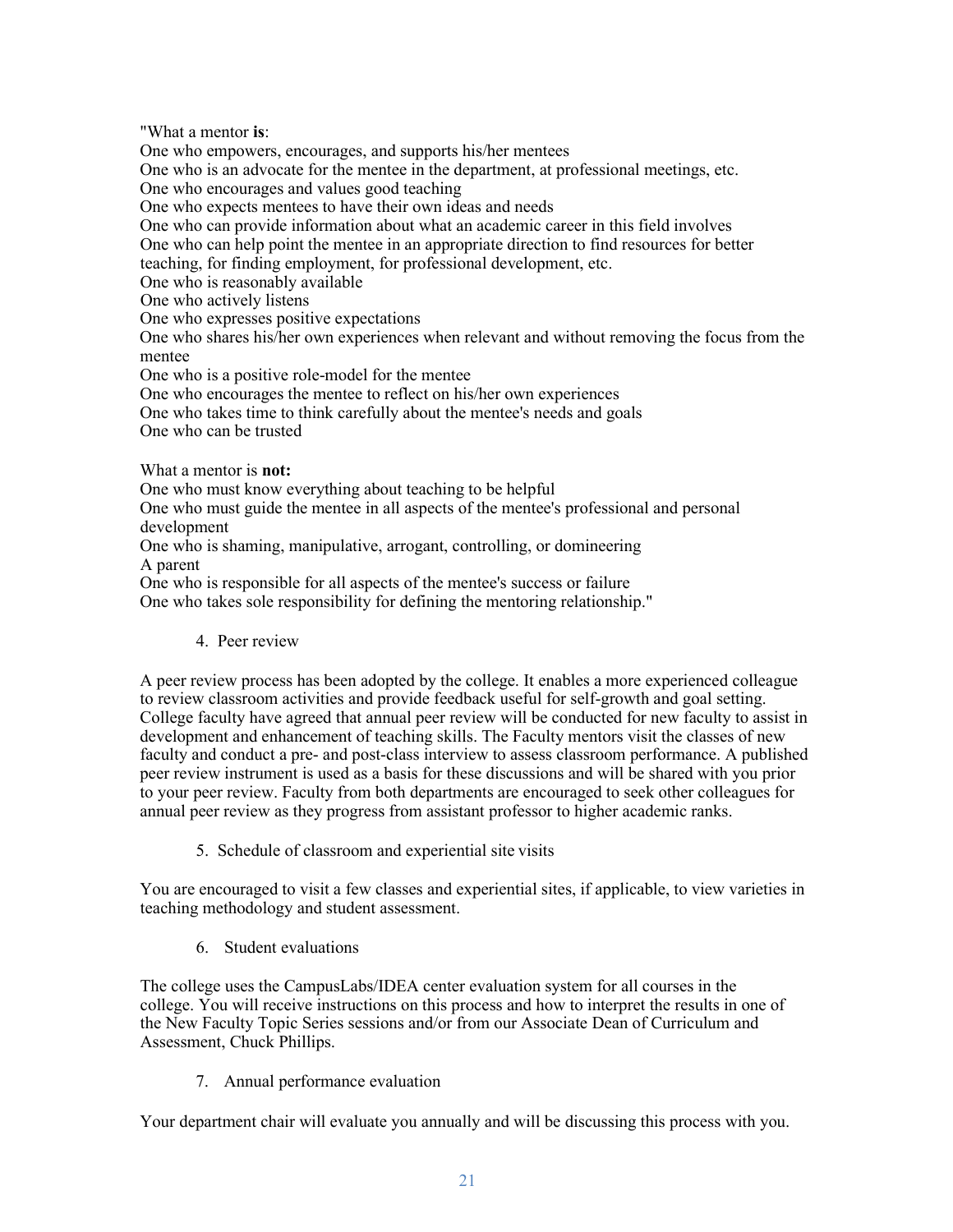#### **RESOURCES ON FACULTY LIFE**

**A.** A list of available resources in the office of the department chairs is available upon request**. (see end of this manual)**

- B. Organizations Related to Academia:
	- 1. American Association of University Professors(www.aaup.org)
	- 2. American Association of Colleges of Pharmacy[\(www.aacp.org\)](http://www.aacp.org/)
	- 3. The American Occupational Therapy Assn. [www.AOTA.org.](http://www.aota.org/)

4. The IDEA Center [\(www.idea.ksu.edu/\)](http://www.idea.ksu.edu/) is a non-profit organization whose mission is serving colleges and universities providing products and services to assess and improve teaching, learning, and administrator performance. Our college uses IDEA Center student evaluations and receives detailed on-line results. The Center supports the evaluation and development of both programs and people. Valuable, on-line resources for faculty range frompapers on procedural ideas (writing syllabi, constructing test questions) to student performance issues (getting students to think critically, motivating students).

# C. Web sites

1. Organization web sites

Athletic Training

- National Athletic Trainers Association (nata.org)
- Mid-America Athletic Trainers Association (maata.org)
- Iowa Athletic Trainers Society (iats.org)
- Board of Certification (bocatc.org)
- Commission on Accreditation of Athletic Training Education (caate.net)

Occupational Therapy

- The American Occupational Therapy Association [\(www.aota.org\)](http://www.aota.org/)
- The American Occupational Therapy Foundation (www.aotf.org) which supports the initiative : the Scholarship of Teaching and Learning (SOTL), a peer mentored program inclusive of workshops and research implementation on the topic of OT education.
- The Society for Study of Occupation [\(www.sso.org\)](http://www.sso.org/) which supports the Study of occupational science, the underlying paradigm for the Profession. There is an annual meeting where research is presented. Abstracts are published.
- The National Board for the Certification of Occupational Therapists [\(www.nbcot.org\)](http://www.nbcot.org/) which lists approved continuing education courses, provides education and tools for maintain clinical competence, conducts ongoing research to contemporize practice trends (such as: compilations of assessment and evaluation tools), interface with state regulatory agencies, provides a portal for certificates to access full texts of current articles that support evidence based practice.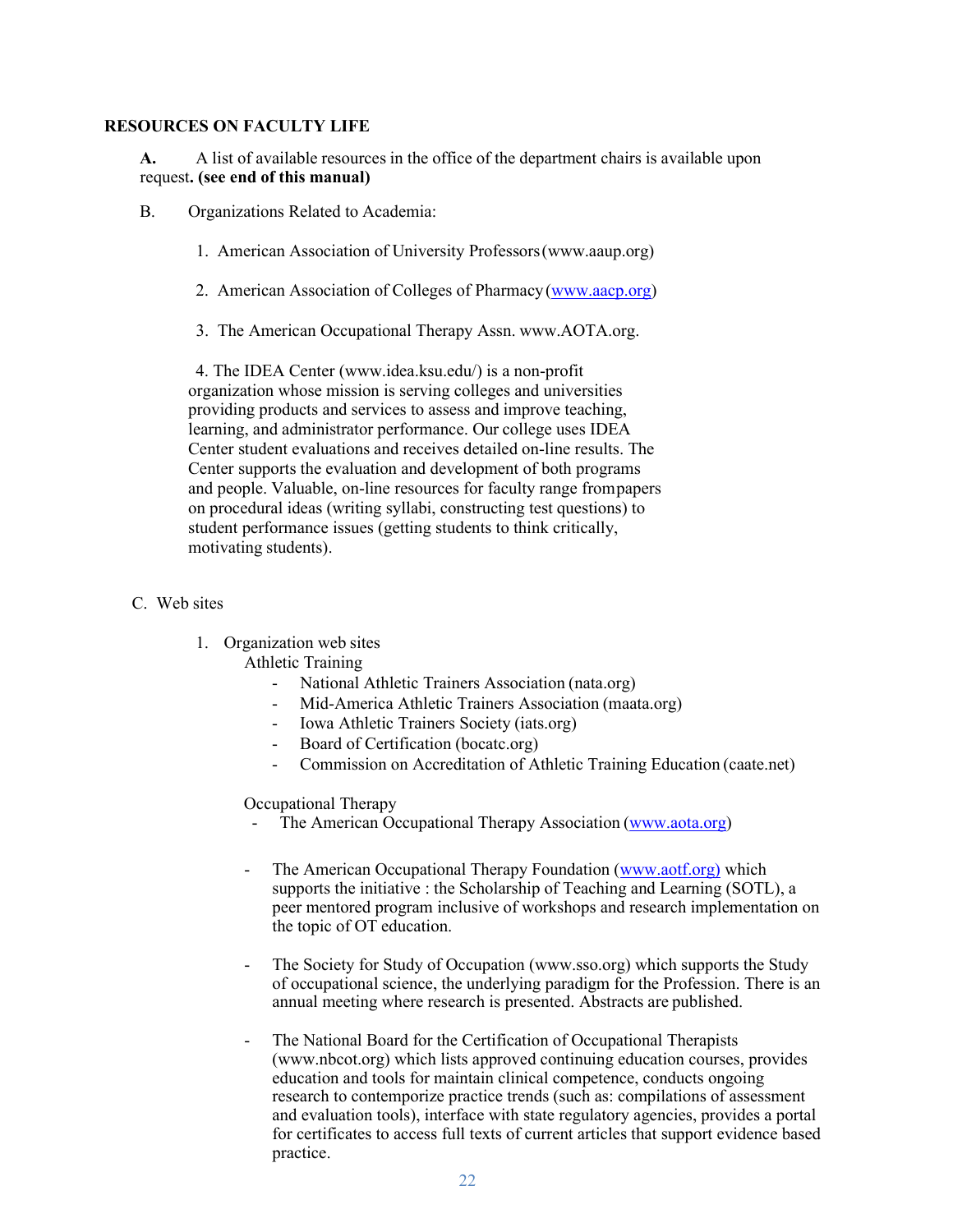#### Pharmacy

- American Association of Colleges of Pharmacy [\(www.aacp.org\)](http://www.aacp.org/). This is the national organization representing pharmacy education. It is an excellent source of faculty development through its professional meetings and materials. Membership in AACP is free to first year faculty. You need to work with your department chair to get signed up for this free membership.Information on **faculty sabbaticals**, compiled by the Faculty Affairs Committee of AACP and presented to the Council of Faculties atthe July, 2006 AACP meeting, is available at the following link: [http://www.aacp.org/site/tertiary.asp?TRACKID=&VID=2&CID=513&DID](http://www.aacp.org/site/tertiary.asp?TRACKID&%3BVID=2&%3BCID=513&%3BDID=3937) [=3937](http://www.aacp.org/site/tertiary.asp?TRACKID&%3BVID=2&%3BCID=513&%3BDID=3937) (Go to [www.aacp.org,](http://www.aacp.org/) resources, reference materials, academic life, sabbaticals)
- The Iowa Pharmacy Association [\(www.iarx.org\)](http://www.iarx.org/). This is the state's professional pharmacy association.
- [http://www.theceinstitute.org.](http://www.theceinstitute.org/) This is the CEI website that offers pharmacy CE and practitioner development opportunities.
- AACP Education Scholar Program. This consists of a series of web-based modules available through AACP for advancement of teaching skills, professional scholarship, and instructional improvement for educators in the health profession. Discuss this with your department chair if you would like to apply your individual faculty development funds to purchase of any or all of the modules.
- The American College of Clinical Pharmacy (AACP) has initiated 4 certificate programs to assist new faculty in career development. These are: 1) Teaching and Learning; 2) Clinical Practice Management; 3) Research and Scholarship; and 4) Leadership and Management (available at [http://www.accp.com/academy/index.aspx\).](http://www.accp.com/academy/index.aspx)) Faculty are encouraged to consider these development opportunities in collaboration with your department chair.

2. List serve:  $\frac{majordom \odot \odot \ddot{\odot} s}{\text{majordom} \odot \odot \ddot{\odot} s}$ . This will allow you to subscribe to Tomorrow's Professor, a helpful site for faculty. Type in "subscribe tomorrow's professor" in the subject and text box to join.

#### E. Professional meetings and seminars

Many of our professional organizations offer workshops and seminars on topics relevant to faculty beginning an academic career. Be sure to check the websites of your professional organizations for development opportunities that occur in conjunction with a meeting you may be using your personal development funds to attend.

#### F. University faculty development

The University offers a series of seminars in the  $1<sup>st</sup>$  year for all new faculty beginning their academic career at Drake. You are *highly encouraged and expected* to attend these to better understand the teaching culture at Drake, become acquainted with other departments and new faculty, and learn what is available at Drake to help you succeed as a new faculty member. Faculty development opportunities funded through the Provost's office may be found at: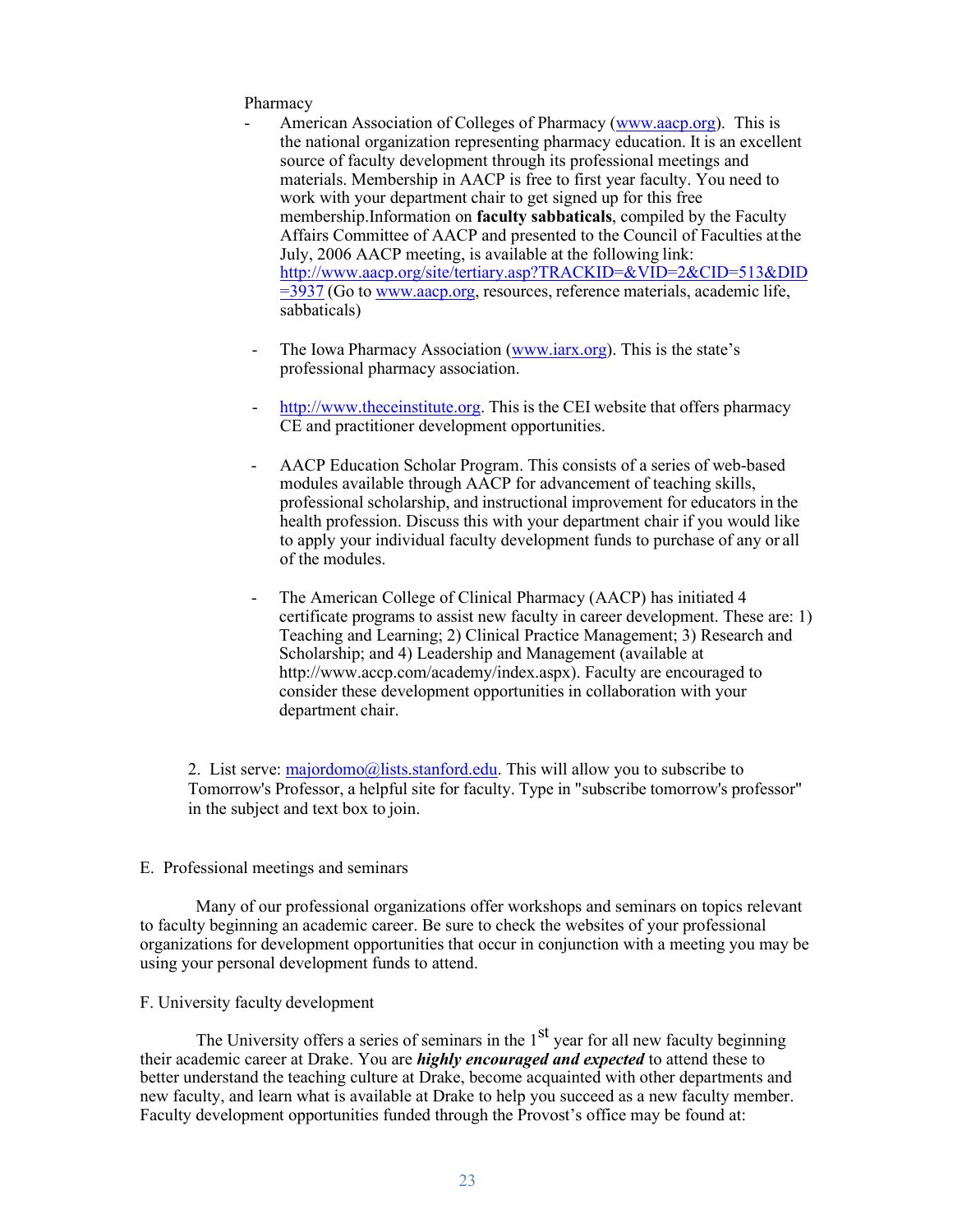<http://www.drake.edu/acad/grants/> (If the dates are not current, assume a similar date for the next academic year.)

Other departments, such as the Drake Technology Services routinely offer classes for faculty on various topics such as using technology in teaching, effective use of digital photography in teaching, and others.

G. Additional Information Technology Resources

Podcasting can be done with Panopto: [http://its.drake.edu/catalog-service/lecture](http://its.drake.edu/catalog-service/lecture-)capture-2/

Drake University works with Turning Technologies for Clickers to use to assist in teaching. <http://www.turningtechnologies.com/response-solutions>

Appendices:

#### **Faculty Mentors and Faculty Mentees Information**

Job Description

- Assist new faculty members in understanding the prevailing departmental and institutional cultures and procedures.
- Provide information about time management and assist in developing a network of colleagues and contacts who can provide mentorship in specific areas of identified need.
- Provide advice on preparation of course syllabi and materials, based on approved CPHS guidelines.
- Hold discussions on teaching strategies; visit the new faculty member'sclassrooms, laboratories and/or clinical sites.
	- Provide information about professional opportunities internal and external to the university (funding sources, potential collaborators, publication outlets).
- Review research proposals and provide advice on publishing the results ofresearch.
- Provide information regarding the structure of college and university committees and discuss the role of faculty governance.

**Duties** 

New/First Year Faculty

Optional Meetings

• The new faculty members are required to attend the New Faculty Topics Series during the fall semester. Mentors have the option of attending. Mentors and chairs will have access to materials presented for future review and discussion with mentees.

Mentor/Chair Meetings:

The mentors and the department chair meet at least twice a year to

• Discuss progress of individual faculty and areas for additional focus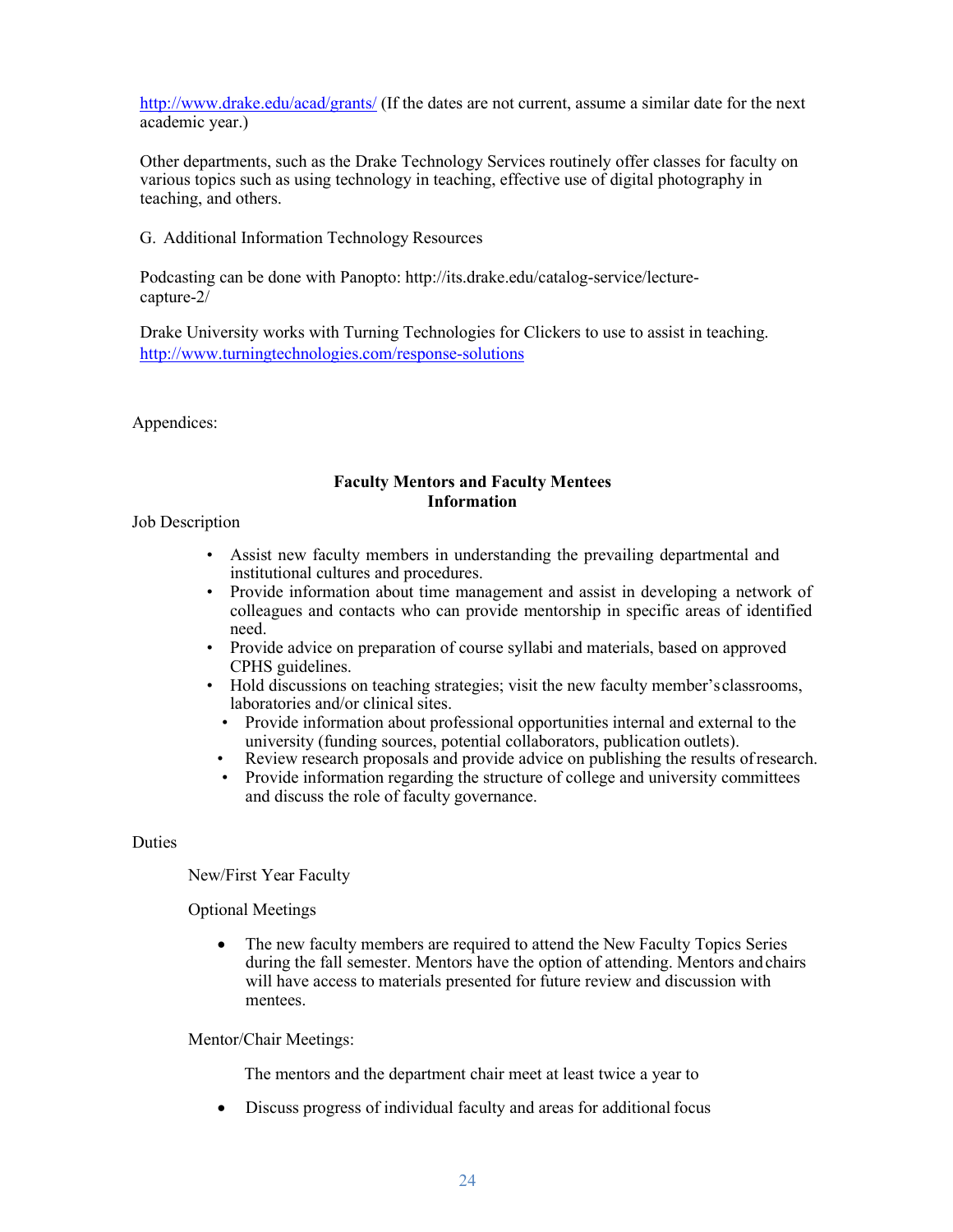• Identify any changes that need to be made to the program.

Assistant Professors

Mentor/Mentee Meetings:

The mentees and the mentors will meet at least twice per semester, and more frequently as needed, in order to:

- Aid in identifying annual goals and determining action steps to accomplish those goals.
- Assist in developing portfolio for pre-promotion
- Continue with networking assistance

In practice, the mentor/mentee relationship will be in place from the date of hire until the summer following the mentee's pre-tenure/promotion review. The mentoring relationship can (and is encouraged) to continue, but formal mentoring will end at that point. Establishing informal mentor relationships with other colleagues in the College is highly encouraged - especially when teaching and/or scholarship interests overlap.

Associate/Full Professors

The Chair will fulfill the role of primary mentor for upper-level faculty, and collaborate with faculty on a mentoring approach that best meets their needs at these levels unless the professor will be undergoing tenure review. If undergoing tenure review, a faculty mentor could be assigned to assist the faculty member to be fully prepared for the review process.

#### Report

Each mentor will provide to the department chair a short summary of activities undertaken with their mentees to include: meeting summaries, goals determined, actions accomplished, and other comments as appropriate.

# **Responsibilities of Mentees**

The major goal of the formal faculty mentoring program is to provide experiences and to develop the skills necessary to become an independent, effective, and contributing member of the faculty. It is, therefore, incumbent on the new faculty member to:

- $\Box$  Be open and receptive to new ideas and learning opportunities.
- $\Box$  Be prepared for each meeting or event.
- $\Box$  Seek and accept feedback regarding your strengths and developmental needs.
- $\Box$  *Being willing to discuss openly and honestly your ideas, goals, and plan of action aswell as any problems or concerns.*
- □ *Take the initiative in developing new ideas and professional relationships.*
- $\Box$  Take responsibility for your own career development.

<sup>1</sup> Bland C. Tavlor AL. Shollen SL et al. Faculty success through mentoring: A guide for *mentors, mentees, and leaders. American Council on Education. Rowman and Littlefield Education. 2009.*

*Amended 8-13-10*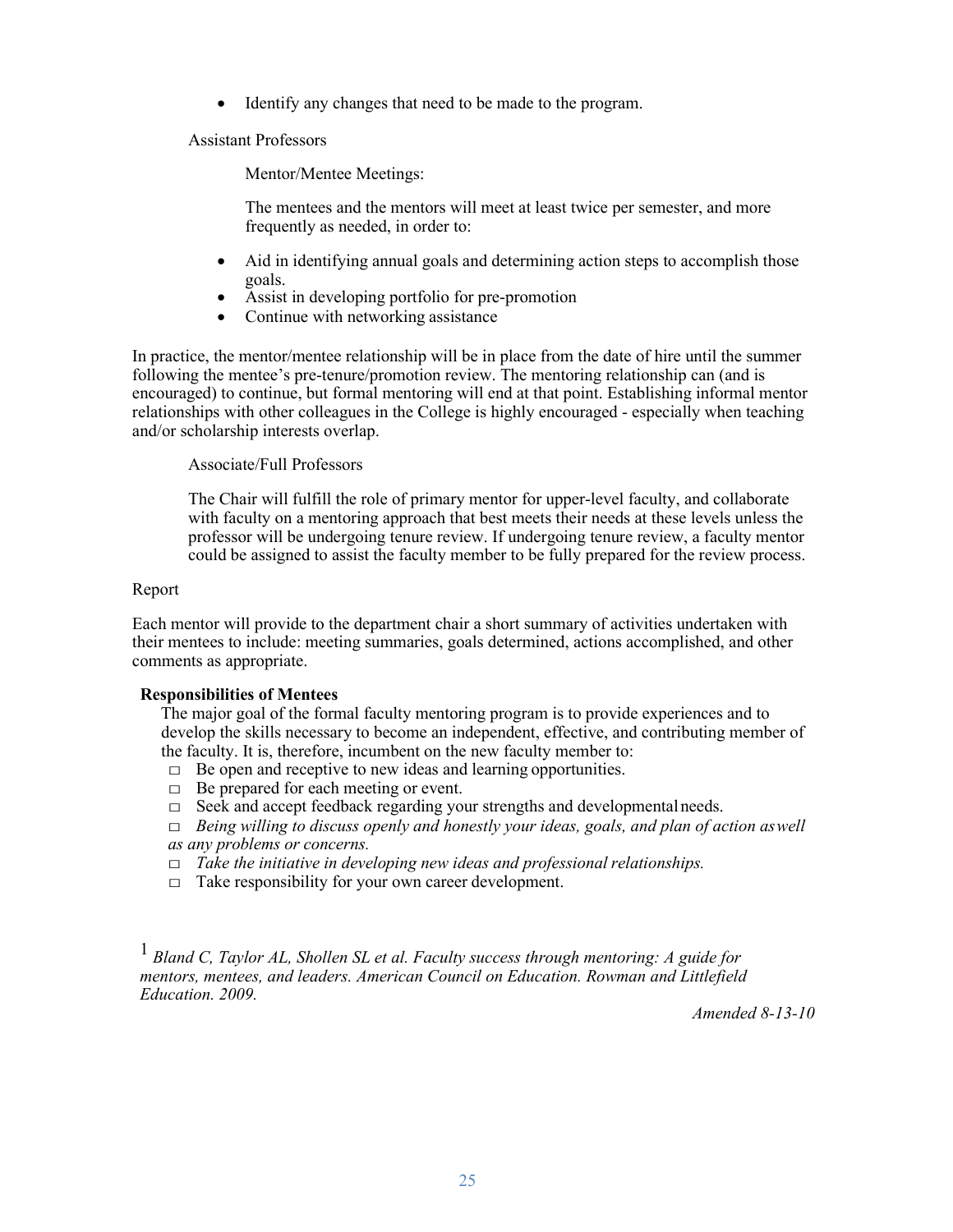# **Guideline for CPHS Course Syllabi**

A syllabus should be provided to students on or before the first scheduled meeting of the course. COPHS course syllabi should contain the following information:

- 1. Course title; credits; academic year and semester
- 2. Faculty names, office locations, telephone numbers and email addresses
- 3. Instructor and TA names, office locations, telephone numbers and email addresses
- 4. Office hours (either scheduled or by appointment)
- 5. Class time, and location (if available)
- 6. Course description (should match course description in course catalog)
- 7. Textbook and other resources
- 8. Course objectives and the program educational objectives covered by those course objectives.
- 9. Assessment (grading scale; weights of exams, quizzes, assignments, papers, etc.)
- 10. Policy for absence from class or exam
- 11. Statement about academic honesty (see below for suggested statement)
- 12. Statement about special accommodations (see below for suggested statement)
- 13. Semester schedule for course (especially exams, and assignment due dates)

The AAC recommends that the above information (2-4 pages) is together. Any additional information that is provided to students should be separate from this basic information in the syllabus. The AAC will collect current pharmacy course syllabi each semester.

*April 2007*

#### **Suggested Statements**

#### *Disability Statement*

It is the policy at Drake University to accommodate students with disabilities, pursuant to federal law and state law. Any student with a documented disability who needs accommodation, for example in arrangements for seating, examinations, note-taking, should contact Student Disability Services at 515-271-1835. Once the appropriate documentation is received from the Student Disability Services Office, please provide it to the instructor as soon as possible.

#### *Honor Code*

All University and College policies regarding student and instructor conduct and academic integrity apply to this class. The College's Honor Code Policy may be found in the Handbooks  $\&$  Policies area linked at [www.drake.edu/cphs.](http://www.drake.edu/cphs)

If you have various assignments that are not typical academic exercises (papers, exams, etc.) then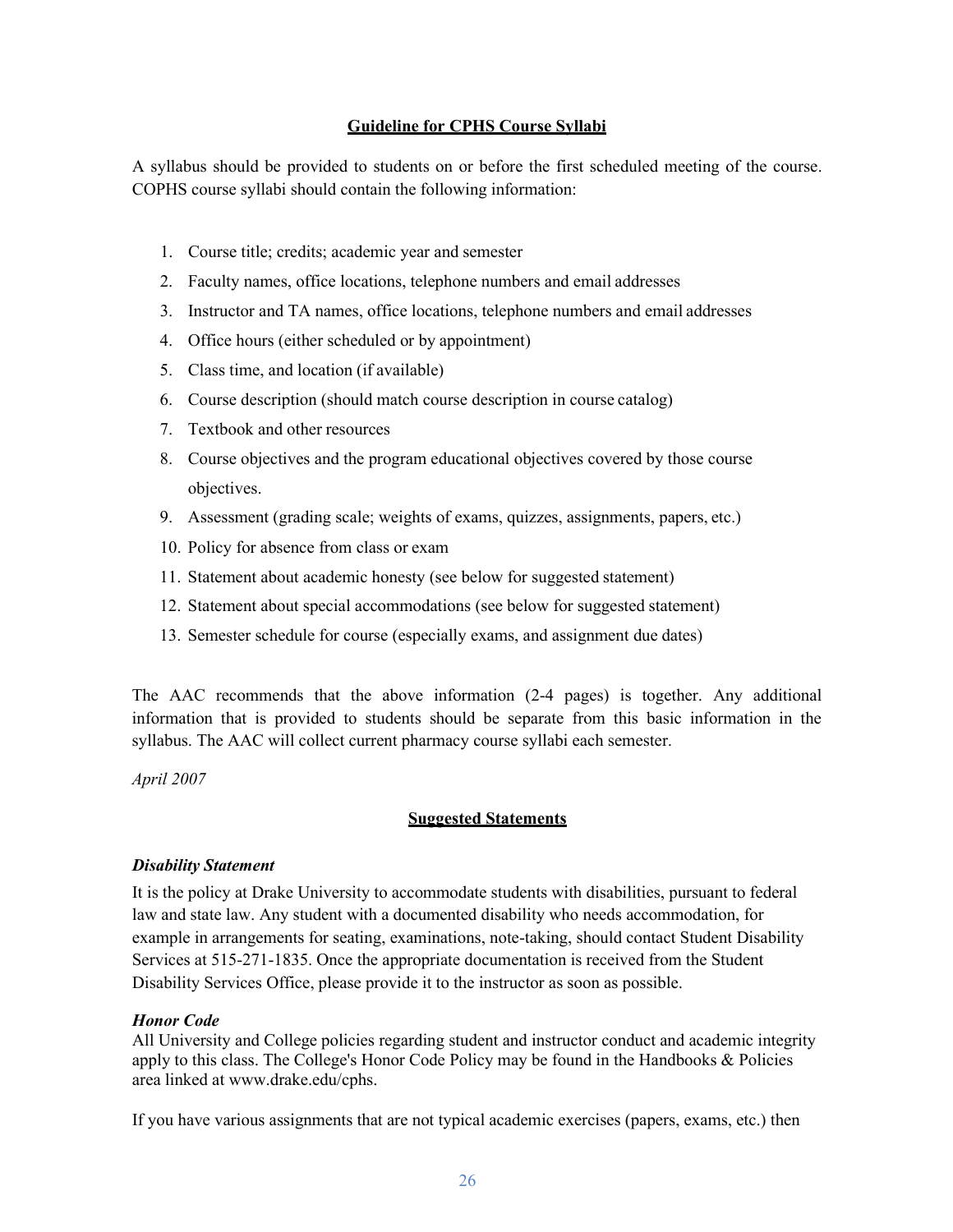you will want to include those in an additional statement: Examples of Honor Code violationsin this course include, but are not limited to, indicating attendance in class, .

# *Electronic Devices*

Use of laptop computers and handheld electronic devices (i.e. phones, PDAs, iPods, etc) is permitted in class during specified times to assist learning. Any use of any device that leads to distraction from the learning for other students will not be tolerated. Inappropriate use may include viewing online content not related to the class (including social networking sites), text messaging, answering phone calls, viewing video, and listening to music on such devices. Repercussions for inappropriate use are at the discretion of the course instructor and may include (but are not limited to) dismissal from the class session, temporary confiscation of the device, and/or reporting the incident as an Honor Code violation.

# *Diversity, Equity, and Inclusion Syllabus Statement*

The Drake University CPHS commits to leading the way to a healthy world in which our students and graduates can advocate for health equity. Toward that goal, the instructor(s) in this course support(s) an inclusive learning environment where diversity and individual differences are acknowledged, respected, appreciated, and recognized as a part of learning. Respect should be shown to every member of the classroom as all persons provide value through our unique perspectives as individuals. Perspectives expressed by individuals are their own and are not to represent any community. It is not expected that all individuals will agree with various worldviews expressed in the classroom. It is expected that respectful methods are utilized when issues of disagreement are discussed among class members.

The instructor(s) of this course will be open to listening to students' experiences and will work with students to find acceptable ways to process and address issues that arise in class. Suggestions on how to promote diversity, equity, and inclusion within this course in a meaningful way are encouraged. Individual concerns with DEI can be discussed with any CPHS faculty or staff member. If a specific issue requires action, the issue should be addressed with the instructor and department chair.

In addition, the university information and resources listed below may be utilized:

• Drake Diversity Website[: https://www.drake.edu/diversity/](https://www.drake.edu/diversity/)

• Equity Action Partner Information: [https://www.drake.edu/diversity/initiatives/equity-action](https://www.drake.edu/diversity/initiatives/equity-action-partners/)[partners/](https://www.drake.edu/diversity/initiatives/equity-action-partners/)

• Student Resources:

<https://www.drake.edu/media/collegesschools/cphs/documents/DEI%20Resources.pdf>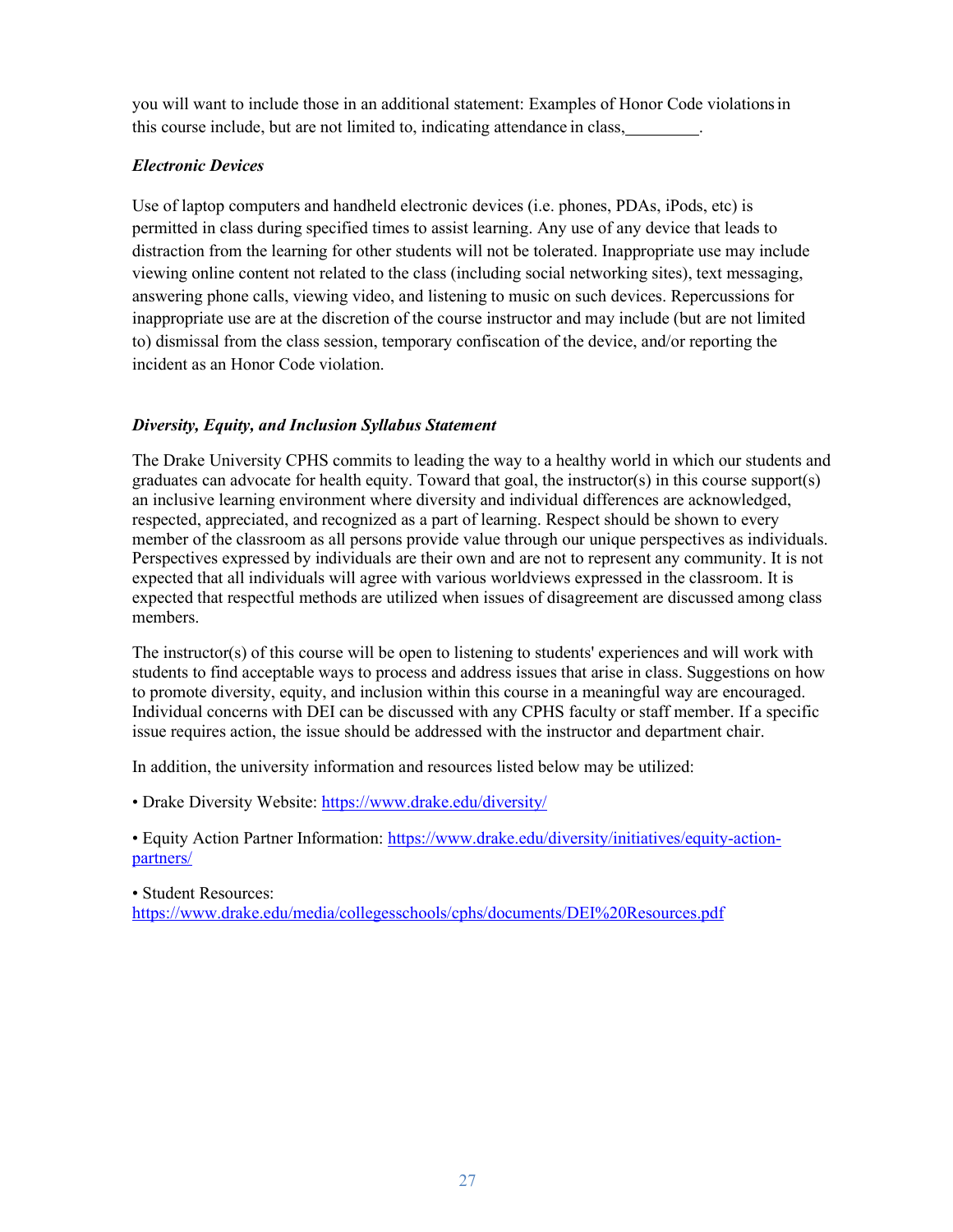# **Syllabus Template**

[Course title] [Day – Time] [XX] Credit Hours [Semester] [Academic Year] [Location]

**Faculty:** Faculty (names) Office: Phone: Email: Office Hours: (scheduled/by appt./etc.)

# **Other Instructors and TAs:**

Names, Office: Phone: Email:

**Course Description**: (See MyDUSIS)

**Textbook/Resources**: (Indicate None if applicable)

**Course Objectives**: (after each objective indicate the program educational objective (A-1, C-8, etc.) that the course objective applies to)

**Assessment: (**grading scale; weights of exams, quizzes, assignments, papers, etc.). Since Blackboard calculates to two decimal points, it is advised to have the syllabi list the grading scale to two decimal points as well.

#### **Class/Exam Absence Policy**:

#### **Disability Statement:**

It is the policy at Drake University to accommodate students with disabilities, pursuant to federal law and state law. Any student with a documented disability who needs accommodation, for example in arrangements for seating, examinations, note-taking, should contact Student Disability Services at 515-271-1835. Once the appropriate documentation is received from the Student Disability Services Office, please provide it to the instructor as soon as possible.

#### **Honor Code:**

All University and College policies regarding student and instructor conduct and academic integrity apply to this class. The College's Honor Code Policy may be found in the Handbooks & Policies area linked at [www.drake.edu/cphs.](http://www.drake.edu/cphs.%20%20.)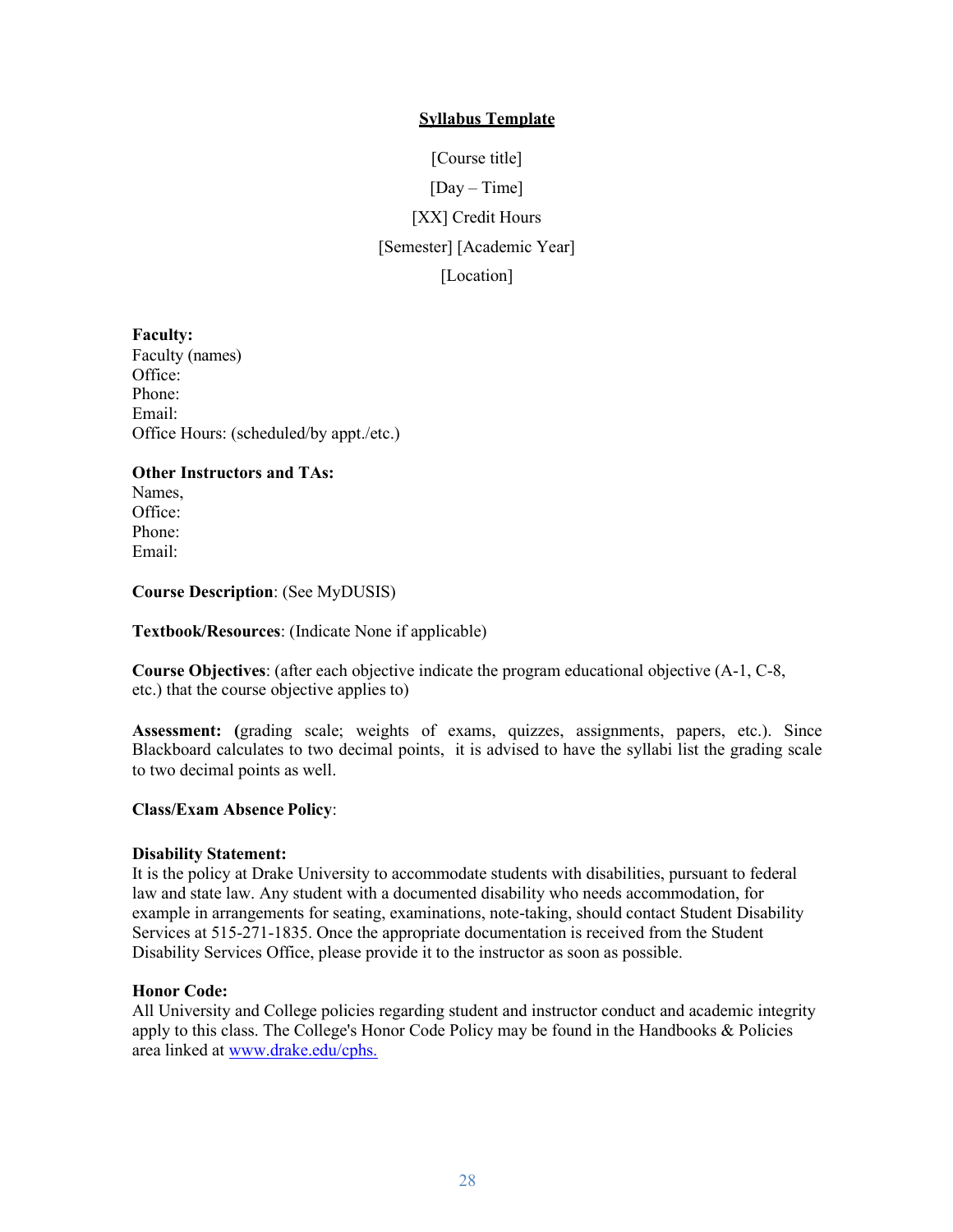If you have various assignments that are not typical academic exercises (papers, exams, etc.) then you will want to include those in an additional statement: Examples of Honor Code violations in this course include, but are not limited to, indicating attendance in class, .

# **Electronic Devices: (optional)**

Use of laptop computers and handheld electronic devices (i.e. phones, PDAs, iPods, etc) is permitted in class during specified times to assist learning. Any use of any device that leads to distraction from the learning for other students will not be tolerated. Inappropriate use may include viewing online content not related to the class (including social networking sites), text messaging, answering phone calls, viewing video, and listening to music on such devices. Repercussions for inappropriate use are at the discretion of the course instructor and may include (but are not limited to) dismissal from the class session, temporary confiscation of the device, and/or reporting the incident as an Honor Code violation.

# **Diversity, Equity, and Inclusion Statement:**

The Drake University CPHS commits to leading the way to a healthy world in which our students and graduates can advocate for health equity. Toward that goal, the instructor(s) in this course support(s) an inclusive learning environment where diversity and individual differences are acknowledged, respected, appreciated, and recognized as a part of learning. Respect should be shown to every member of the classroom as all persons provide value through our unique perspectives as individuals. Perspectives expressed by individuals are their own and are not to represent any community. It is not expected that all individuals will agree with various worldviews expressed in the classroom. It is expected that respectful methods are utilized when issues of disagreement are discussed among class members.

The instructor(s) of this course will be open to listening to students' experiences and will work with students to find acceptable ways to process and address issues that arise in class. Suggestions on how to promote diversity, equity, and inclusion within this course in a meaningful way are encouraged. Individual concerns with DEI can be discussed with any CPHS faculty or staff member. If a specific issue requires action, the issue should be addressed with the instructor and department chair.

In addition, the university information and resources listed below may be utilized:

• Drake Diversity Website[: https://www.drake.edu/diversity/](https://www.drake.edu/diversity/)

• Equity Action Partner Information: [https://www.drake.edu/diversity/initiatives/equity-action](https://www.drake.edu/diversity/initiatives/equity-action-partners/)[partners/](https://www.drake.edu/diversity/initiatives/equity-action-partners/)

• Student Resources:

<https://www.drake.edu/media/collegesschools/cphs/documents/DEI%20Resources.pdf>

# **Semester Schedule**

| - |  |
|---|--|
|   |  |

Updated August, 2021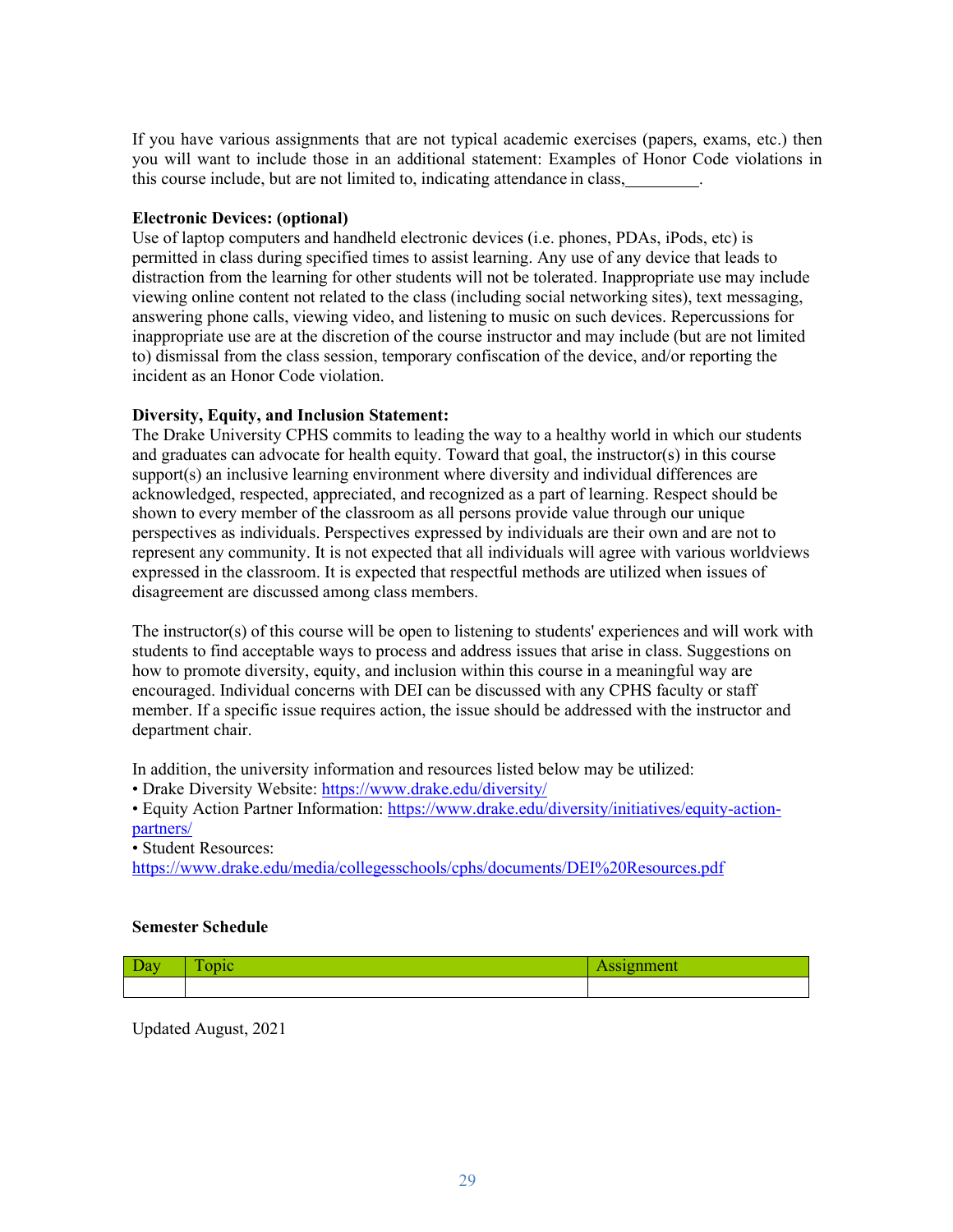# **DRAKE UNIVERSITY COLLEGE OF PHARMACY AND HEALTH SCIENCES HONOR CODE**

<http://www.drake.edu/cphs/handbookspolicies/honorcode/>

# Electronically sign the Honor Code here: **[http://tinyurl.com/CPHSHonorCode](https://nam03.safelinks.protection.outlook.com/?url=http%3A%2F%2Ftinyurl.com%2FCPHSHonorCode&data=02%7C01%7Csheena.bahls%40drake.edu%7C636c590e17264e21a26e08d81b8424a5%7C6f028129009c4b33b633bbfc58bbd960%7C0%7C0%7C637289601651452579&sdata=n3BMZeRQzmAcimXYXjWMXH2fIsfvdfYghS%2Fj8VZCKno%3D&reserved=0)**

# **VII. THE PLEDGE OF HONOR**

"I do hereby certify that I understand and pledge to abide and be bound by the Drake University College of Pharmacy and Health Sciences Honor Code. I agree to conduct myself in a honorable manner at all times and to uphold the highest degree of academic honesty, professional and ethical behavior, and integrity. I understand that if I am ever found to be in violation of the Honor Code, I may be subject to a range of disciplinary sanctions, from academic exercise failure to being dropped from the College, all of which will be documented in my permanent file."

[1] Adapted from Campbell University School of Pharmacy Honor Code, Buies Creek, NC(2003).

[2] The faculty member or Dean/Student Affairs Officer may select this option where he/she feels the violation is serious enough to warrant consideration of the penalties of suspension, or being dropped from the College.

# VII. **THE PLEDGE OF HONOR**

"I do hereby certify that I understand and pledge to abide and be bound by the Drake University College of Pharmacy and Health Sciences Honor Code. I agree to conduct myself in a honorable manner at all times and to uphold the highest degree of academic honesty, professional and ethical behavior, and integrity. I understand that if I am ever found to be in violation of the Honor Code, I may be subject to a range of disciplinary sanctions, from academic exercise failure to being dropped from the College, all of which will be documented in my permanent file."

Faculty Member's Signature Date Date Date Date